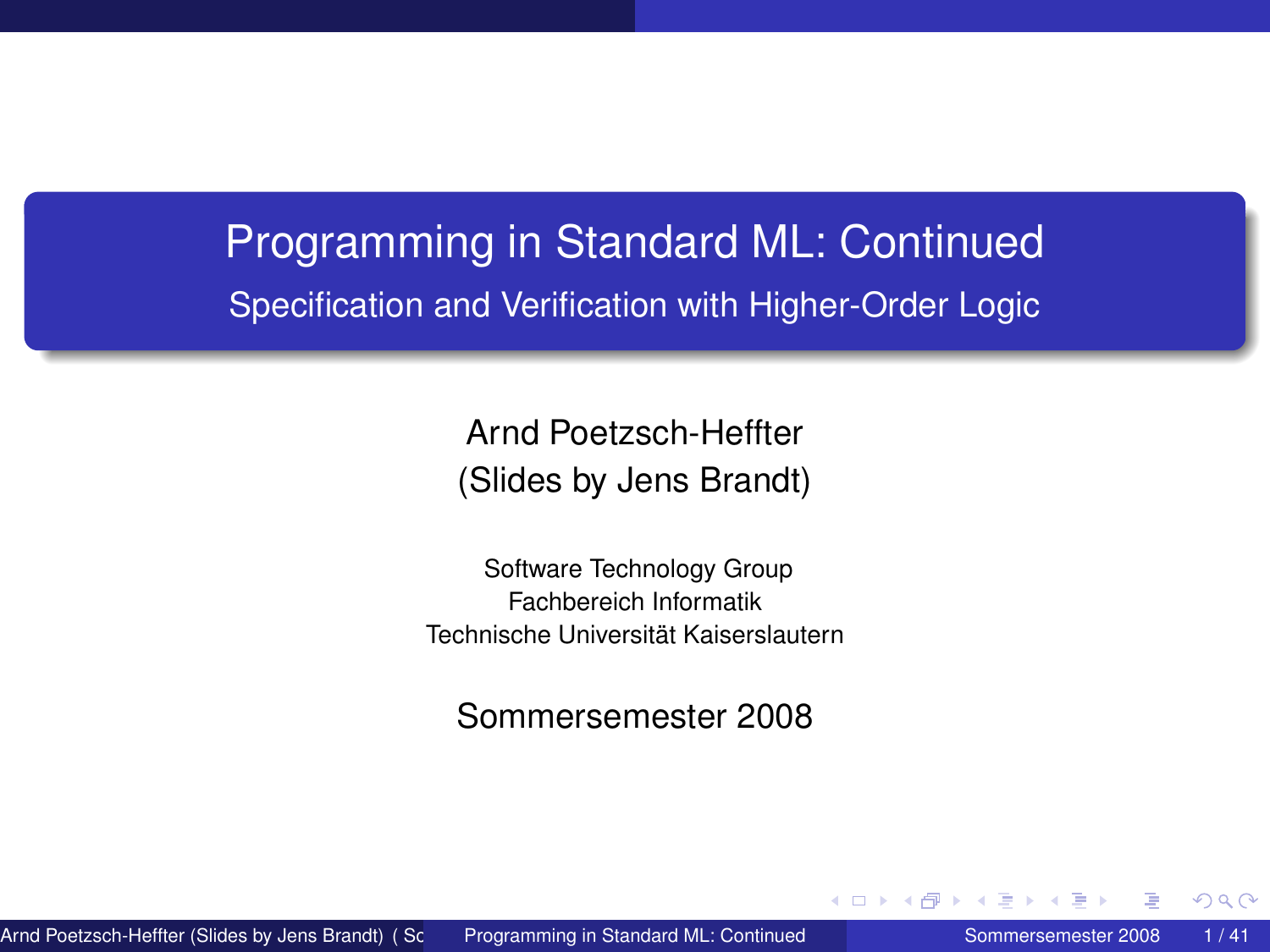# **[Overview](#page-1-0)**

- **[Cases and Pattern Matching](#page-3-0)**
- **•** [Tuples](#page-4-0)
- **[Case Analysis](#page-9-0)**

## [Data Types](#page-16-0)

- [Simple Data Types](#page-17-0)
- [Recursive Data Types](#page-24-0)

## **[Modules](#page-29-0)**

- **•** [Structures](#page-30-0)
- **•** [Signatures](#page-34-0)
- [Modules in Moscow ML](#page-38-0)  $\bullet$

# **[Summary](#page-39-0)**

<span id="page-1-0"></span>重

 $\leftarrow$ 

同  $\mathbf{F} = \mathbf{d}$ 

 $\rightarrow$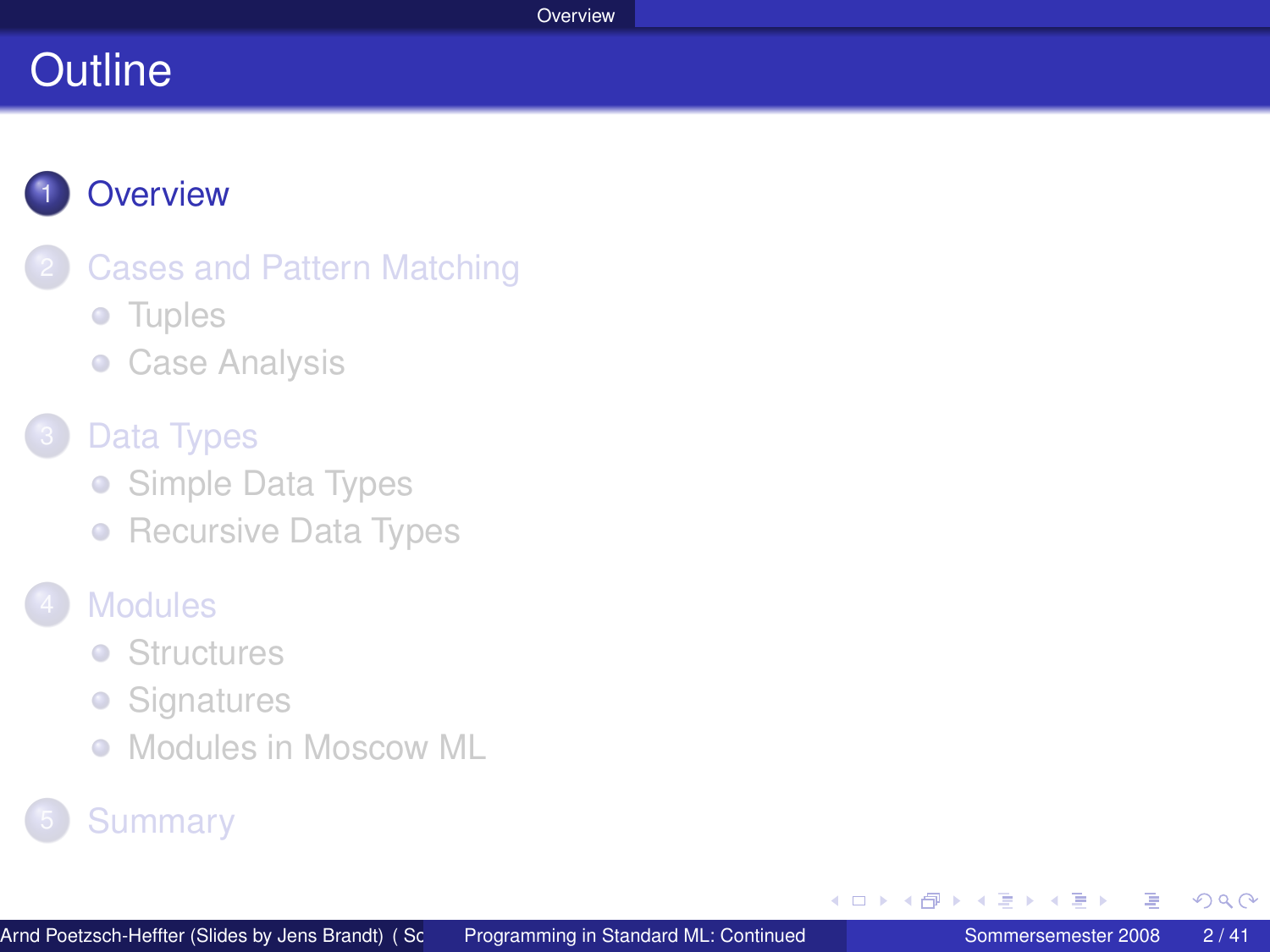## Previous Lecture: Fundamentals

- built-in data types
- **o** functions
- type inference
- exceptions

### This Lecture: Deeper Insight

- **•** pattern matching
- **o** case analysis
- $\bullet$  data type definitions
- **•** modules

目

 $QQ$ 

イロト イ部 トイモ トイモト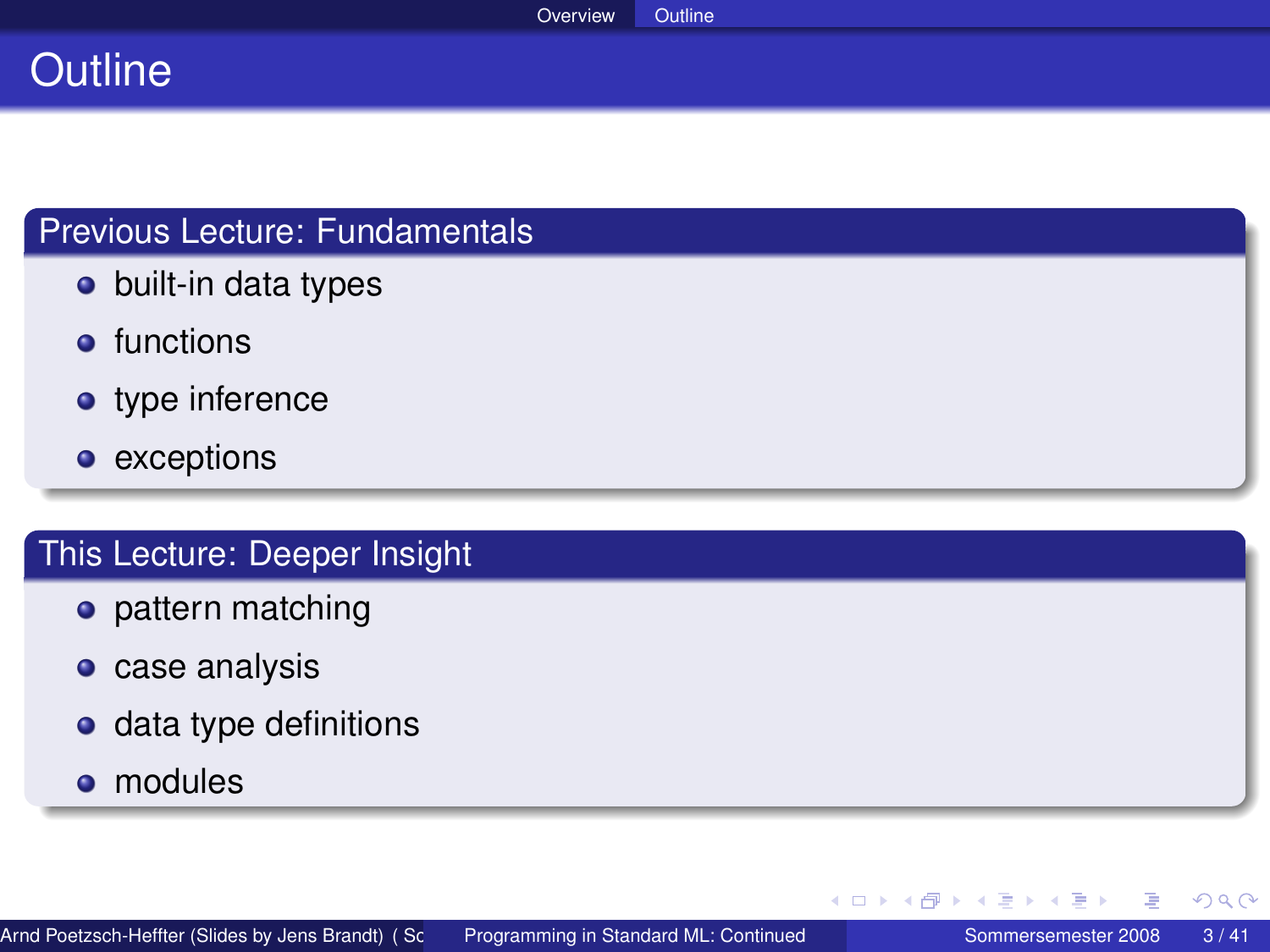## **[Overview](#page-1-0)**

- **[Cases and Pattern Matching](#page-3-0)** 
	- **•** [Tuples](#page-4-0)
	- **[Case Analysis](#page-9-0)**

## [Data Types](#page-16-0)

- [Simple Data Types](#page-17-0)
- [Recursive Data Types](#page-24-0)

## **[Modules](#page-29-0)**

- **•** [Structures](#page-30-0)
- **•** [Signatures](#page-34-0)
- [Modules in Moscow ML](#page-38-0)  $\bullet$

## **[Summary](#page-39-0)**

 $\leftarrow$ 

<span id="page-3-0"></span> $\mathbf{F} = \mathbf{d}$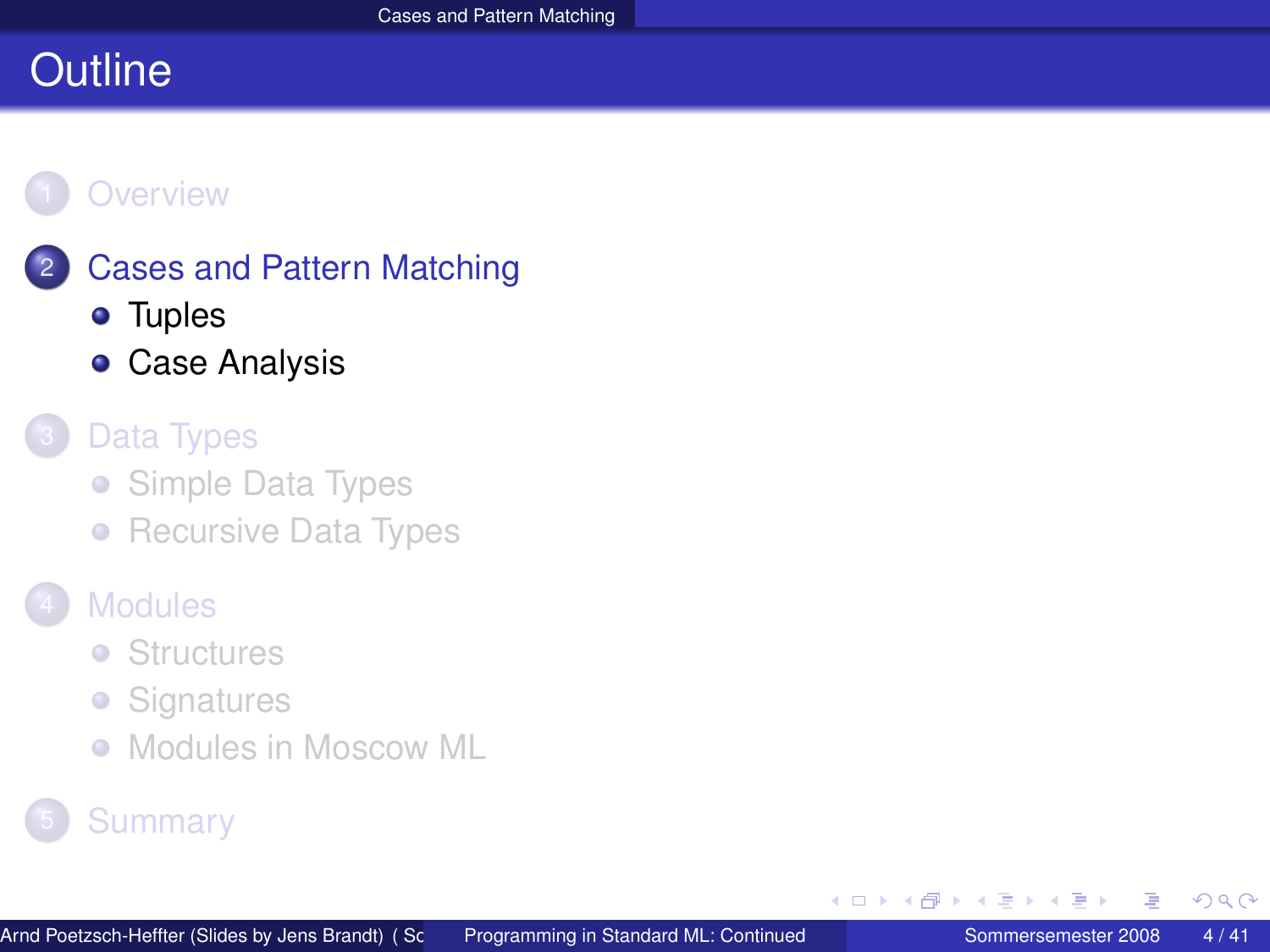# **Tuples**

## Example (Tuples)

```
− val pair = (2,3);
> val pair = (2, 3) : int ∗ int
− val triple = (2,2.0, "2" );
> val triple = (2, 2.0, "2") : int ∗ real ∗ string
− val pairs_of_pairs = ((2,3),(2.0,3.0));
> val pairs_of_pairs = ((2, 3), (2.0, 3.0)) : ( int ∗ int ) ∗ ( real ∗ real )
```
## Example (Unit Type)

```
− val null_tuple = ();
> val null tuple = () : unit
```
<span id="page-4-0"></span> $QQ$ 

**K ロ ▶ K 御 ▶ K 君 ▶ K 君 ▶ ○君**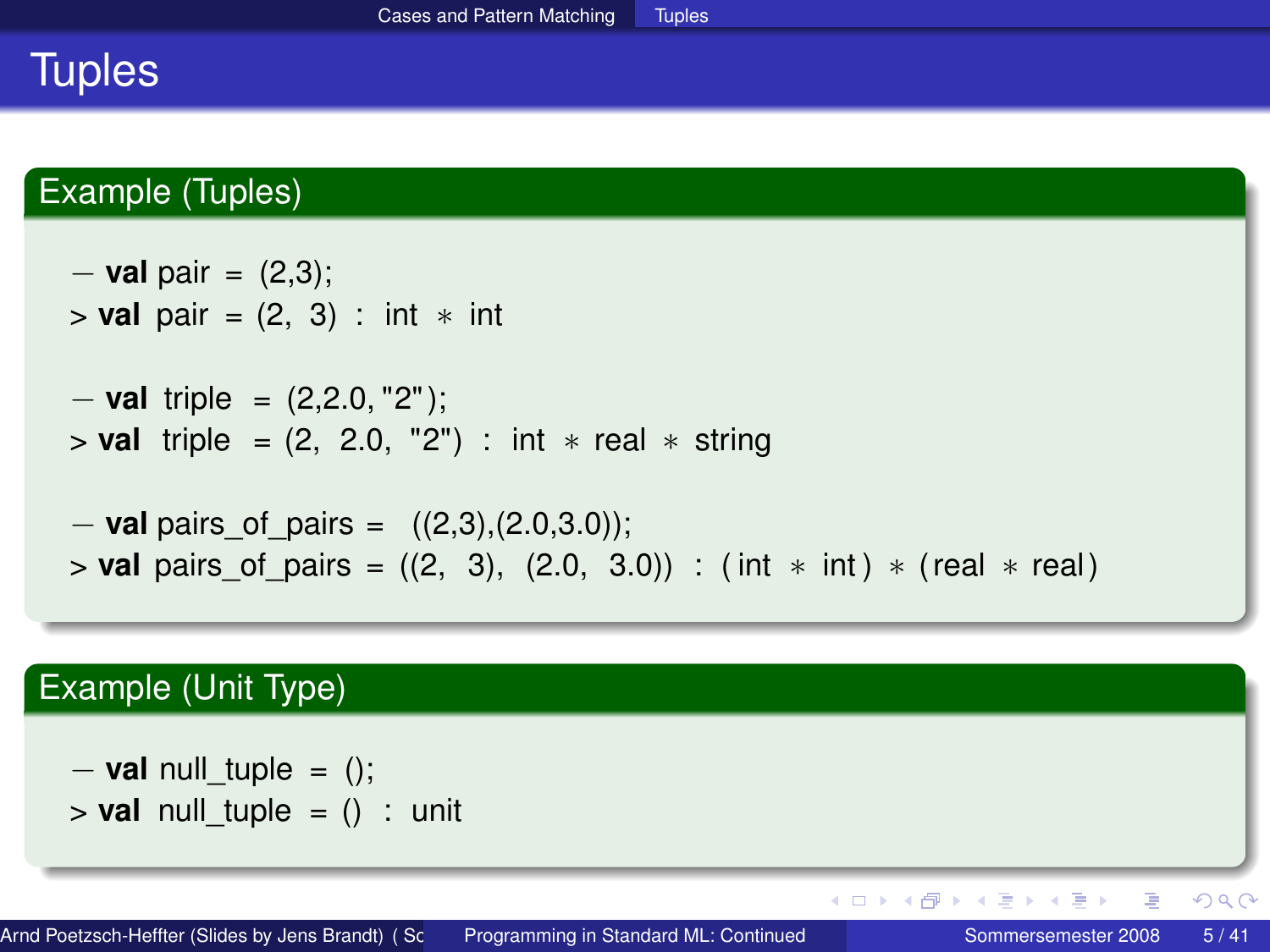# Accessing Components

## Example (Navigating to the Position)

```
- val xy1 = #1 pairs of pairs;
> val xy1 = (2, 3) : int ∗ int
```

```
− val y1 = #2 (#1 pairs_of_pairs );
> val y1 = 3 : int
```
## Example (Using Pattern Matching)

− **val** ((x1,y1 ),( x2,y2)) = pairs\_of\_pairs;  $>$  **val**  $\times$ 1 = 2 : int **val**  $y1 = 3$  : int **val** x2 = 2.0 : real **val**  $y2 = 3.0$  : real

重

 $QQ$ 

イロト イ部 トイヨ トイヨ トー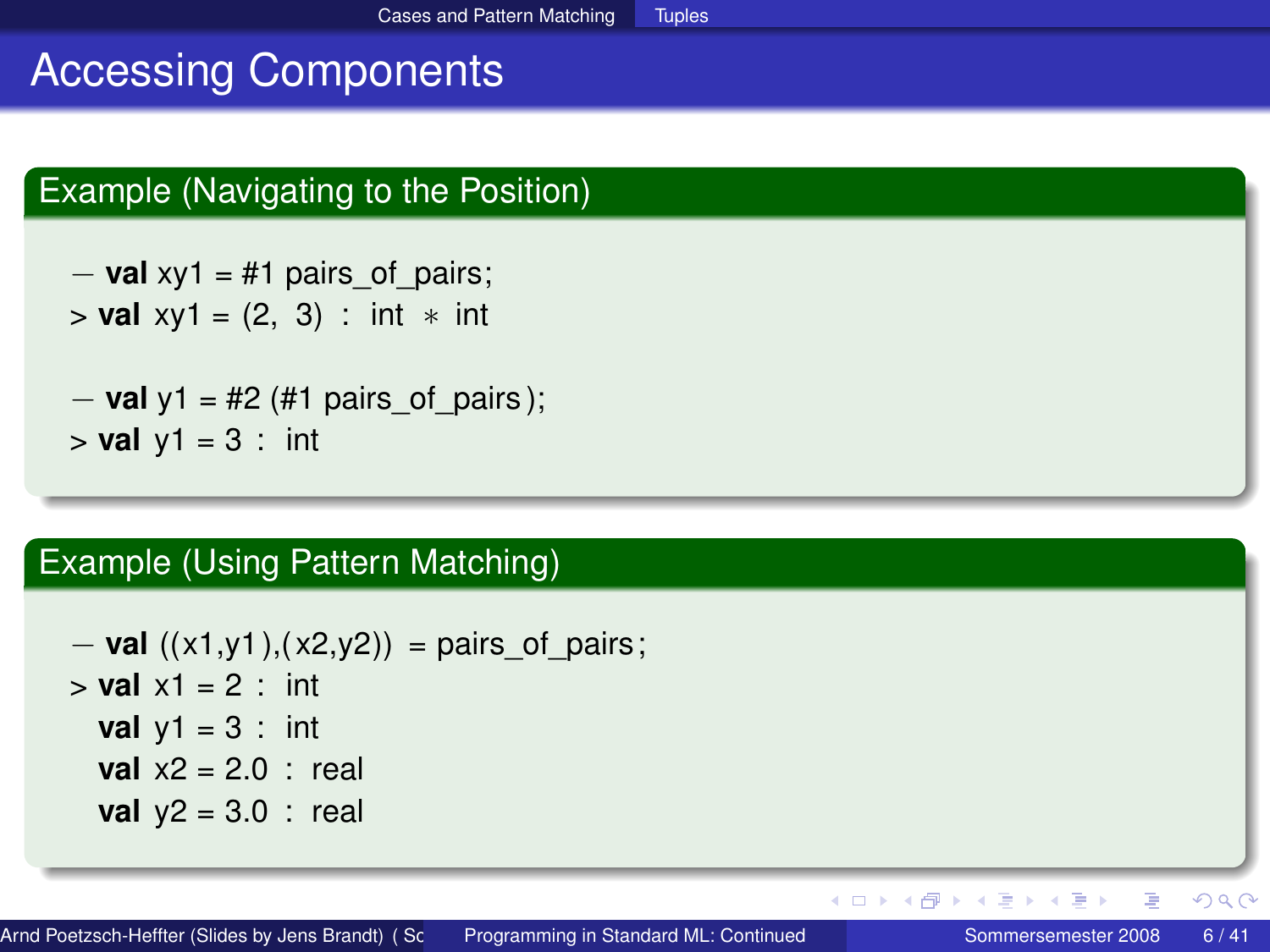# Pattern Matching

## Example (Granularity)

```
− val ((x1,y1),xy2) = pairs_of_pairs;
> val \times1 = 2 \cdot int
  val y1 = 3 : int
  val xy2 = (2.0, 3.0) : real * real
```
## Example (Wildcard Pattern)

$$
- \text{ val } ((\_,y1), (\_,\_) ) = \text{pairs\_of\_pairs};
$$
  
> val y1 = 3 : int

$$
- \text{ val } ((\_,y1), \_) = \text{pairs\_of\_pairs};
$$
  
> val  $y1 = 3 : \text{int}$ 

扂

∢ ロ ▶ ∢ 御 ▶ ∢ 重 ▶ ∢ 重 ▶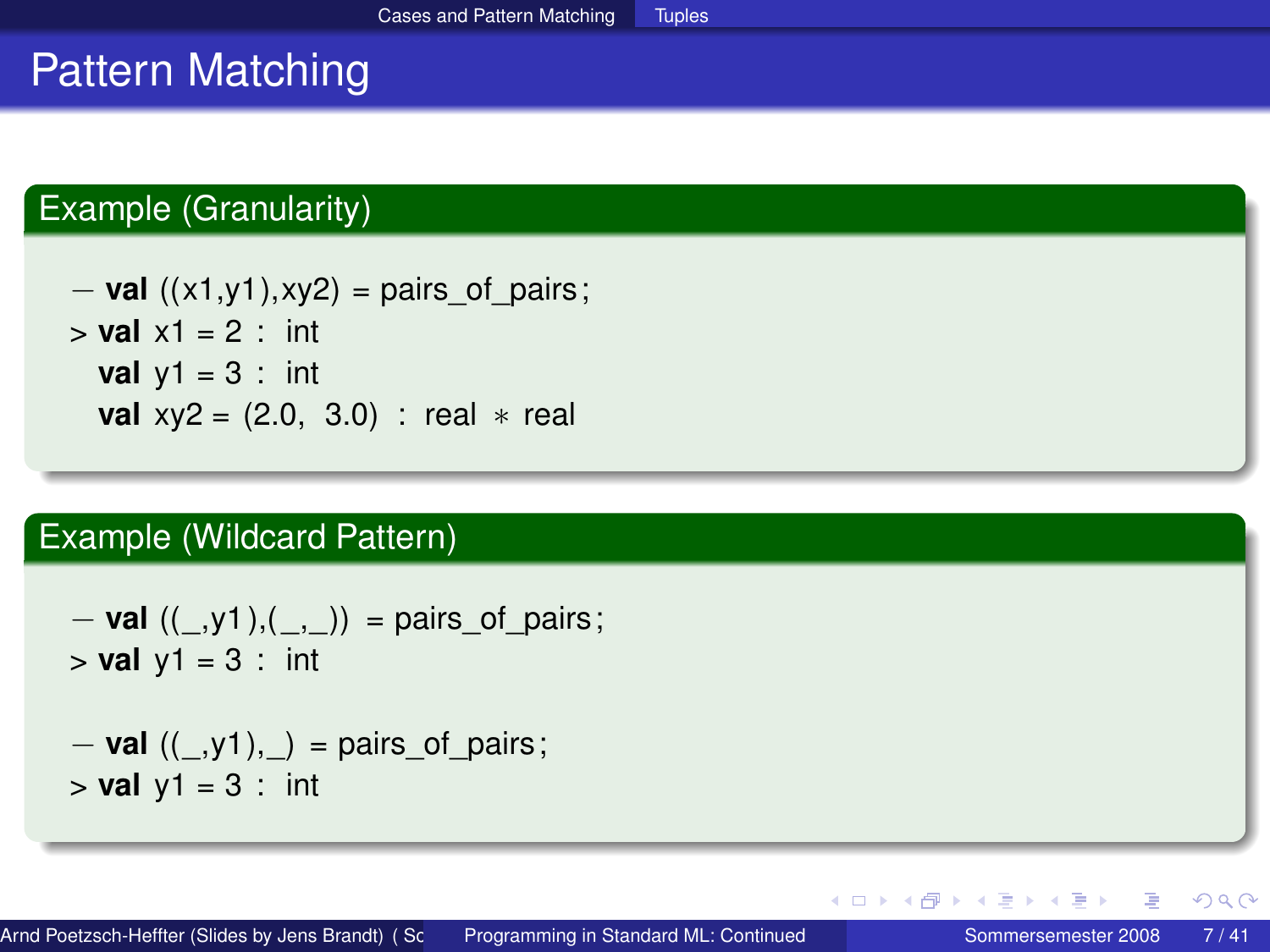# Pattern Matching

## Example (Value Patterns)

- − **val** 0 = 1−1;
- − **val** (0,x) = (1−1,34);  $>$  **val**  $x = 34$  : int
- − **val** (0,x) = (2−1,34);
- ! Uncaught **exception**:
- ! Bind

メ ヨ ト

**∢ロ ▶ ∢ 母 ▶ ∢ ヨ ▶** 

 $QQ$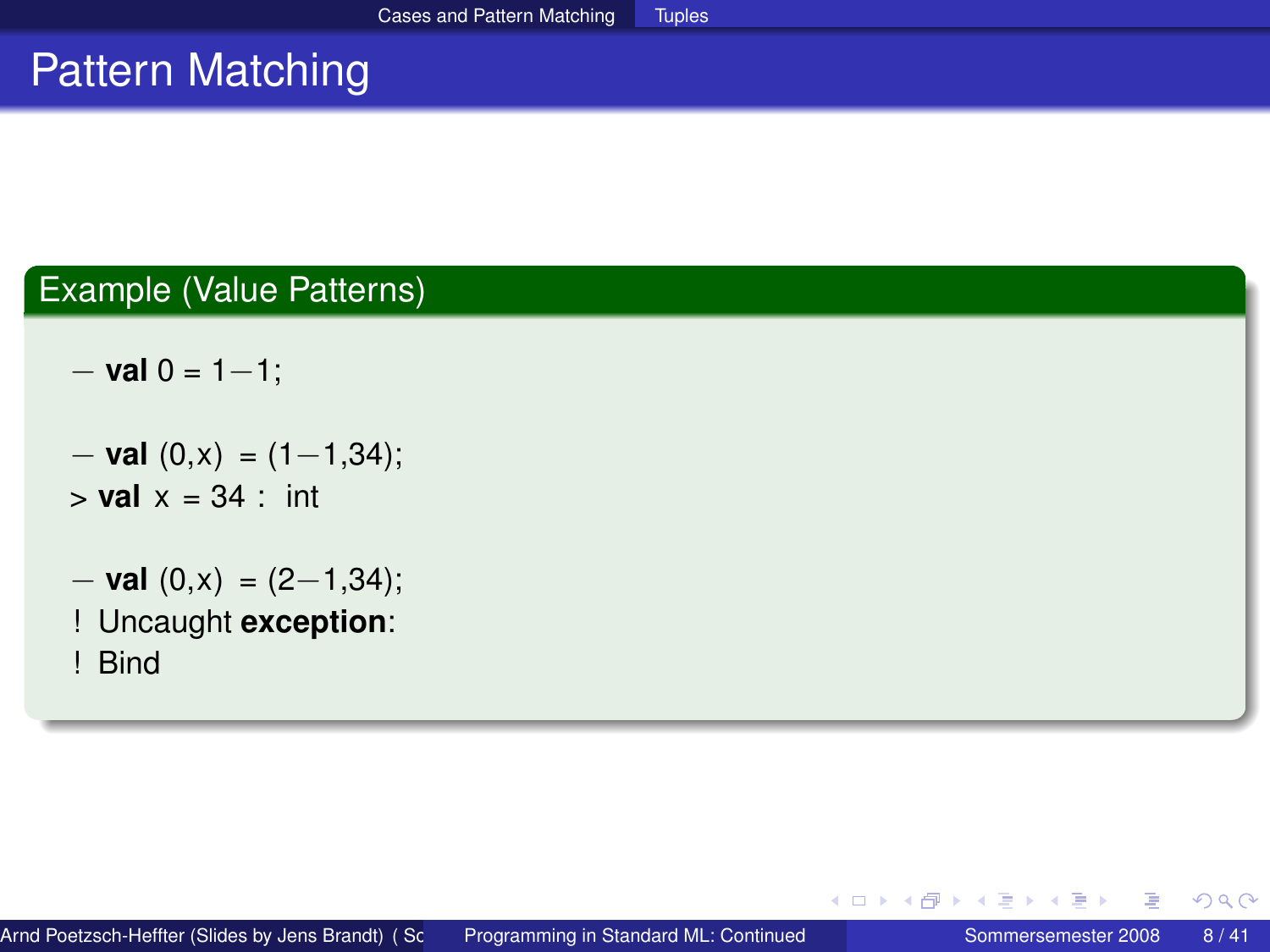# Binding Values

## General Rules

...

- **•** The variable binding **val** var = **val** is irreducible.
- The wildcard binding **val** = **val** is discarded.
- The tuple binding **val**(pat1, ... , patN) = (val1, ... , valN ) is reduced to

```
val pat1 = valN
```
**val** patN = valN

 $\rightarrow$   $\equiv$   $\rightarrow$ 

∢ □ ▶ ∢ 何 ▶ ∢ ∃ ▶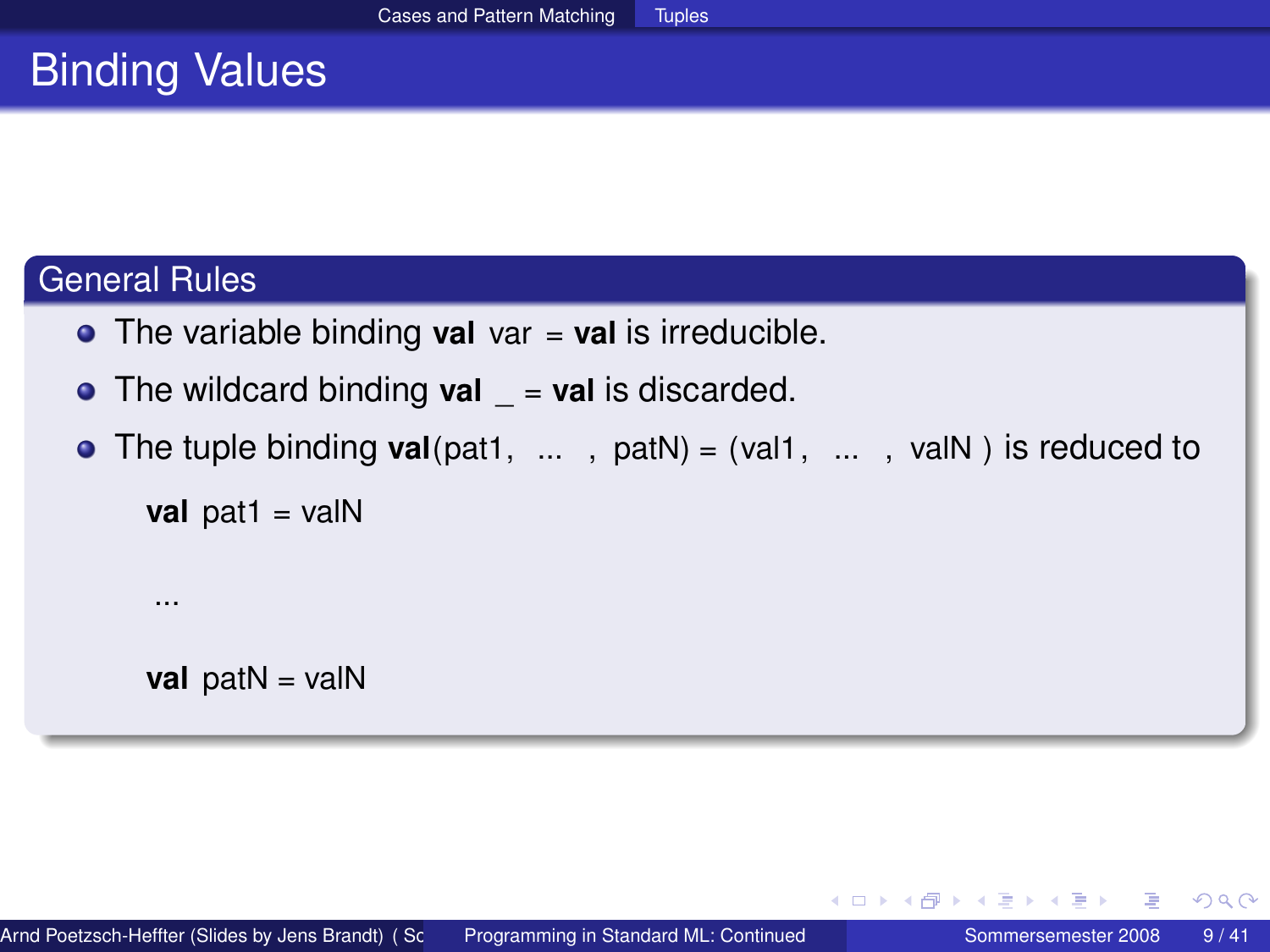# Clausal Function Expressions

## Example (Clausal Function Expressions)

− **fun** not true = false  $not$  false = true; > **val** not = **fn** : bool −> bool

4 0 8 4

<span id="page-9-0"></span> $QQ$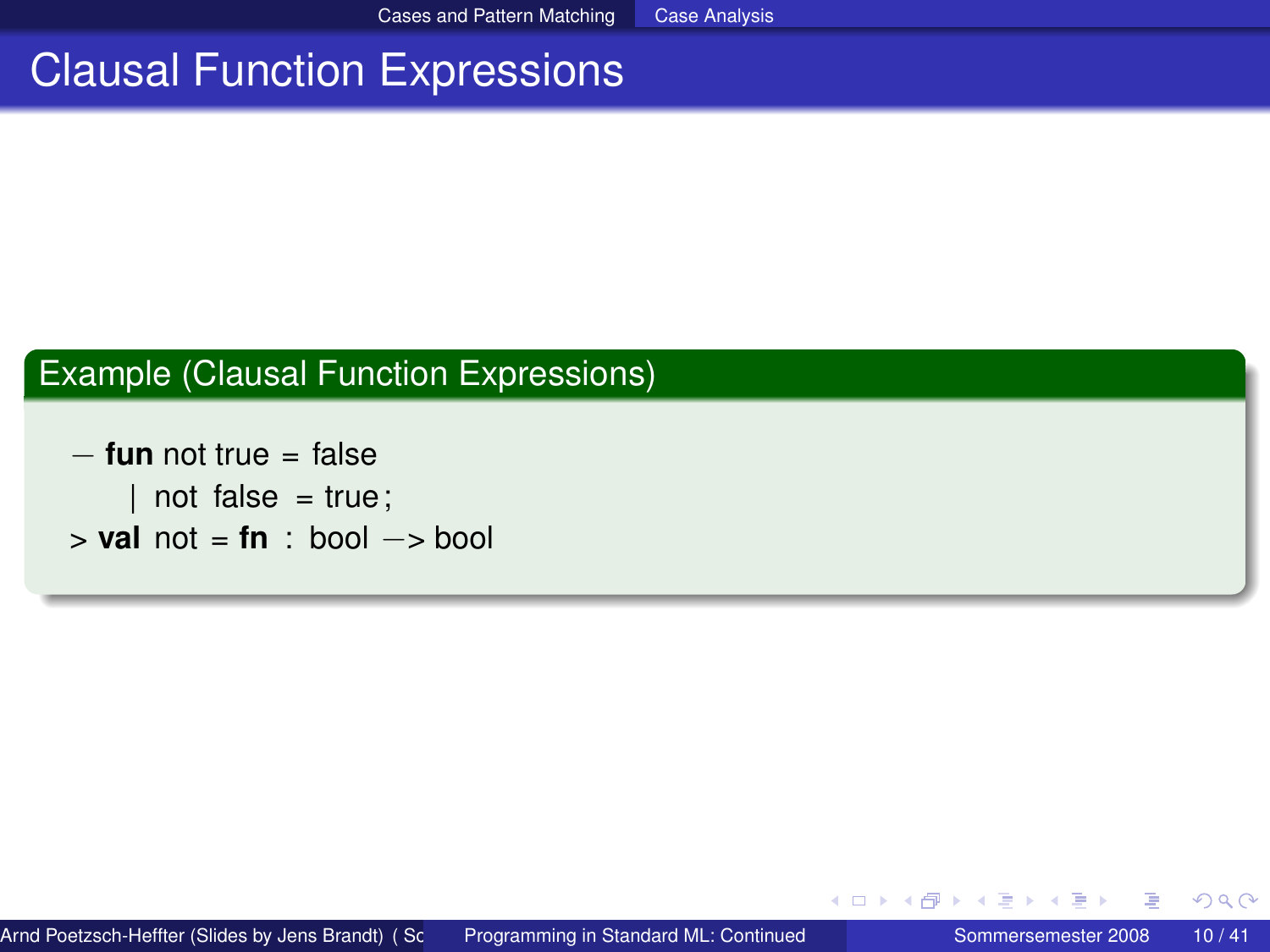# Redundant Cases

#### Example (Redundant Cases)

```
− fun not True = false
    | not False = true;
! Warning: some cases are unused in this match.
> val ' a not = fn : ' a −> bool
− not false;
> val it = false : bool
− not 3;
> val it = false : bool
```
#### Fact (Redundant Cases)

*Redundant cases are always a mistake!*

AD > 4 E > 4 E >

4 0 8 4

 $QQ$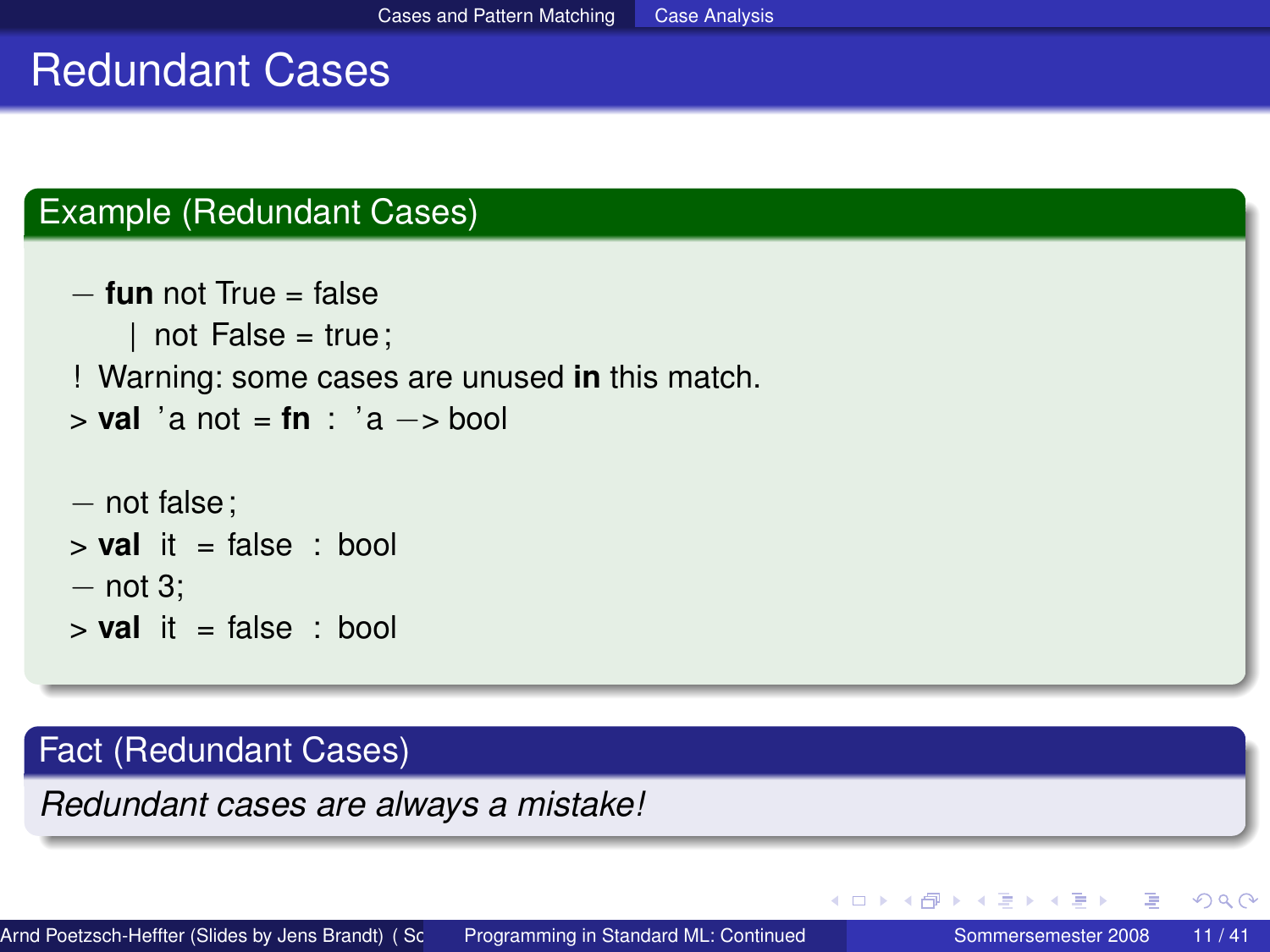# Inexhaustive Matches

#### Example (Inexhaustive Matches)

```
fun first ten 0 = \text{true} | first ten 1 = \text{true} | first ten 2 = \text{true}first ten 3 = \text{true} | first ten 4 = \text{true} | first ten 5 = \text{true}first ten 6 = true | first ten 7 = true | first ten 8 = true
    first ten 9 = true;
! Warning: pattern matching is not exhaustive
> val first_ten = fn : int −> bool
− first_ten 5;
> val it = true : bool
first ten ~1:
! Uncaught exception: Match
```
#### Fact (Inexhaustive Matches)

*Inexhaustive matches may be a problem.*

 $2Q$ 

**K ロ ▶ K 御 ▶ K 君 ▶ K 君 ▶ ○君**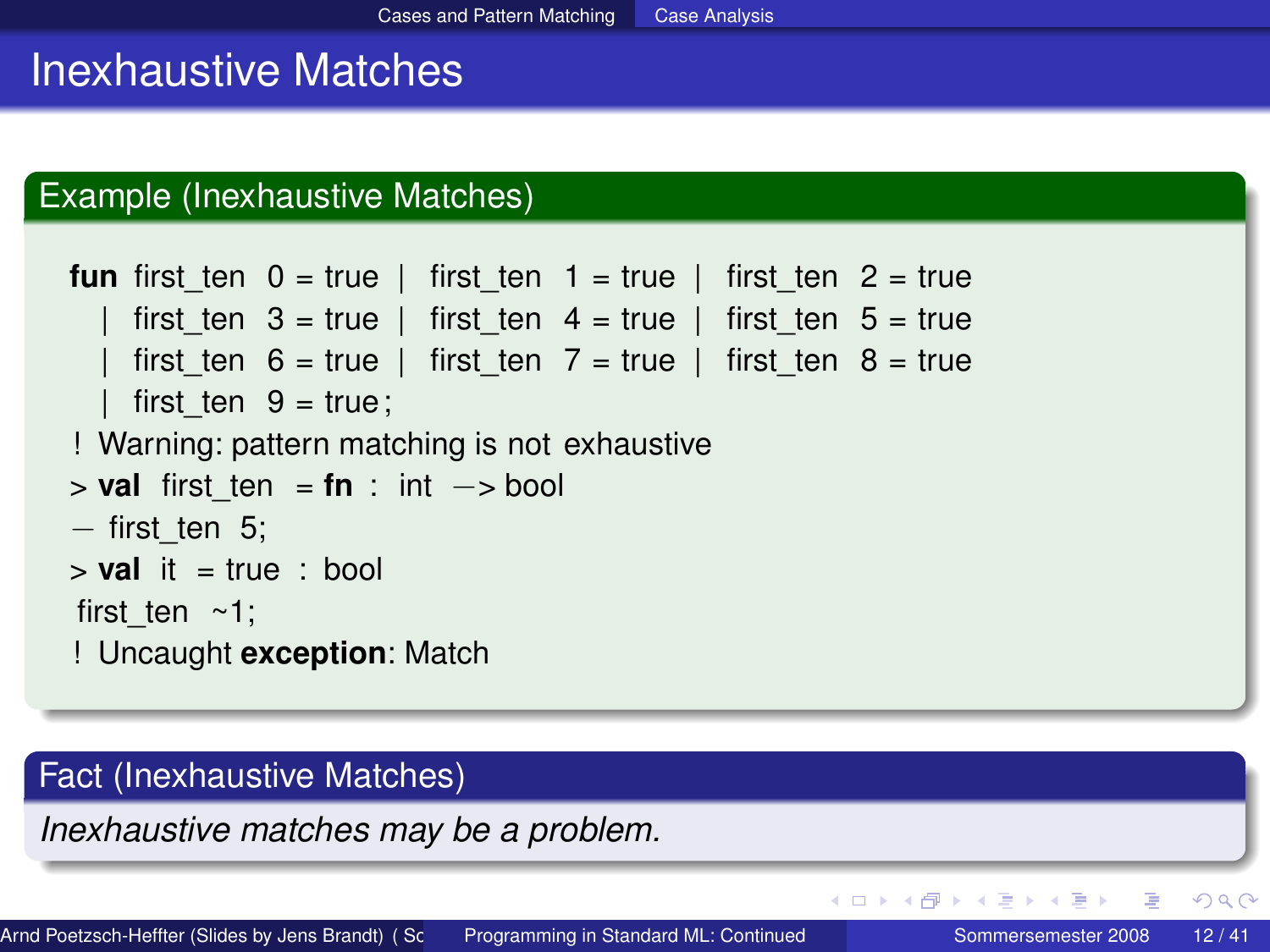# **Catch-All Clauses**

## Example (Catch-All Clauses)

|                                                 |  |  | <b>fun</b> first ten $0 = true$   first ten $1 = true$   first ten $2 = true$ |  |  |  |
|-------------------------------------------------|--|--|-------------------------------------------------------------------------------|--|--|--|
|                                                 |  |  | first ten $3 = true$   first ten $4 = true$   first ten $5 = true$            |  |  |  |
|                                                 |  |  | first ten 6 = true   first ten 7 = true   first ten 8 = true                  |  |  |  |
|                                                 |  |  | first ten $9 = true$   first ten = false;                                     |  |  |  |
| $>$ val first ten = fn : int $\rightarrow$ bool |  |  |                                                                               |  |  |  |

≣

**K ロ ▶ K 倒 ▶ K** 

÷. × ×.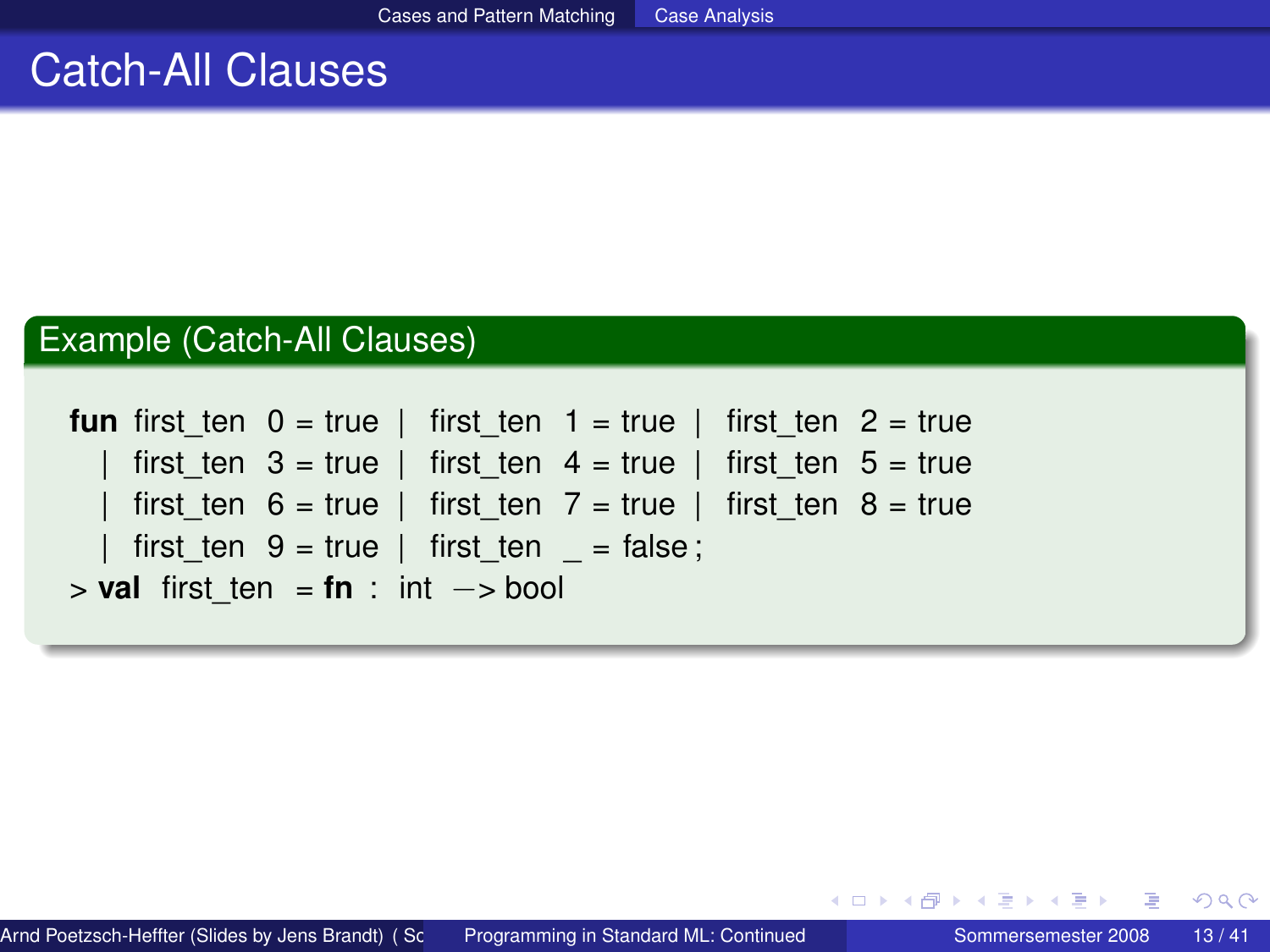# Overlapping Cases

## Example (Overlapping Cases)

```
- fun foo 1 1 = 1| foo1 1 = 2| 1 foo 1 = 0;
> val foo1 = fn : int −> int −> int
− fun foo2 _ 1 = 1
    \frac{1}{2} foo2 1 = 2
    1 \text{ }foo2 = 0;
> val foo2 = fn : int −> int −> int
- foo1 1 1:
> val it = 1 : int
− foo2 1 1;
> val it = 1 : int
```
重

∢ ロ ▶ ∢ 母 ▶ ∢ ヨ ▶ ∢ ヨ ▶

 $QQ$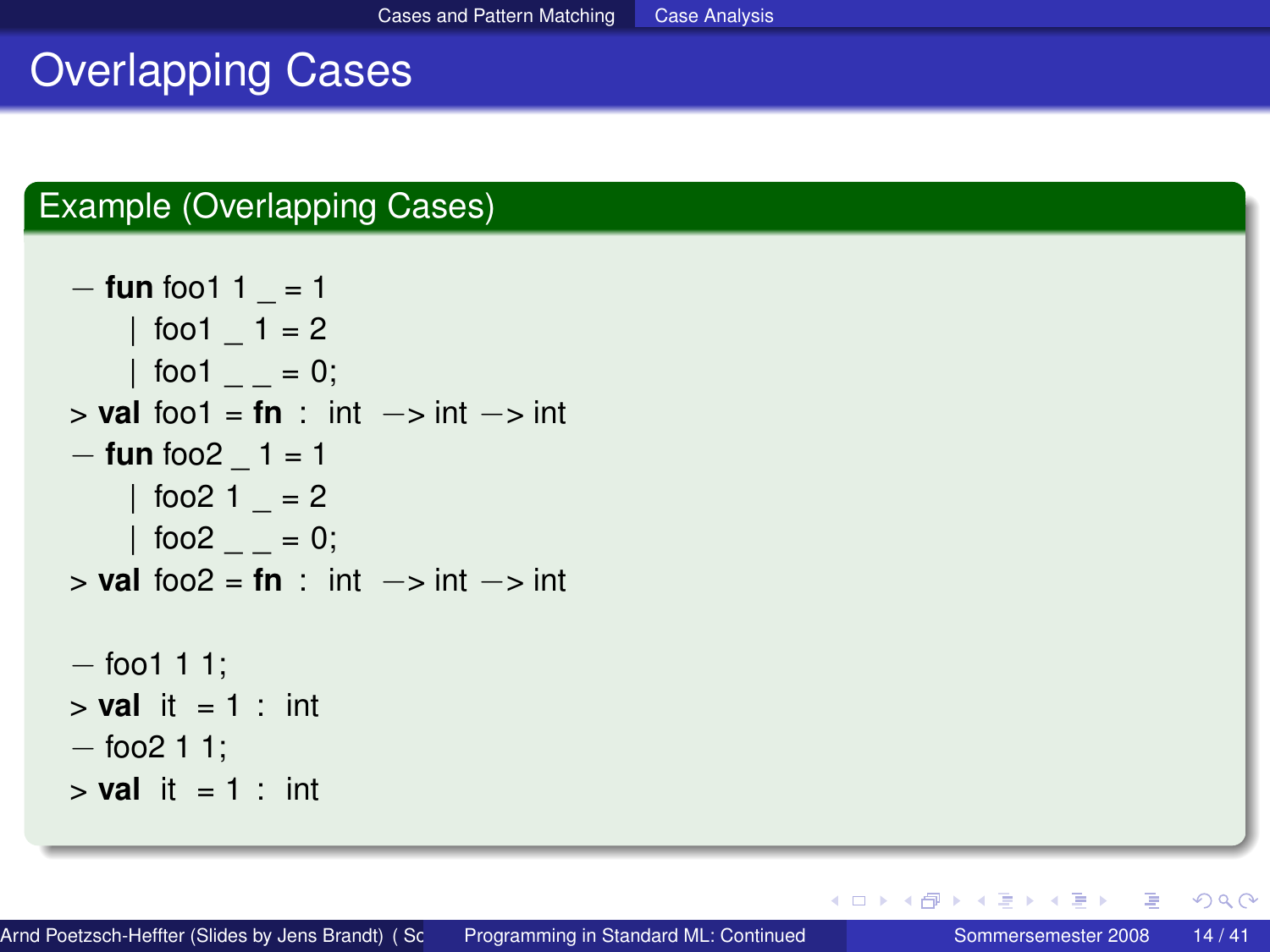# Recursively Defined Functions

### Example (Recursively Defined Function)

```
− fun factorial 0 = 1
      factorial n = n * factorial (n−1);
> val factorial = fn : int −> int
```

```
− val rec factorial = fn
```
#### Example (Recursively Defined Lambda Abstraction)

```
− val rec factorial =
fn 0 = > 1| n => n ∗ factorial (n−1);
```
∢ ロ ▶ ∢ 御 ▶ ∢ 重 ▶ ∢ 重 ▶ …

 $QQ$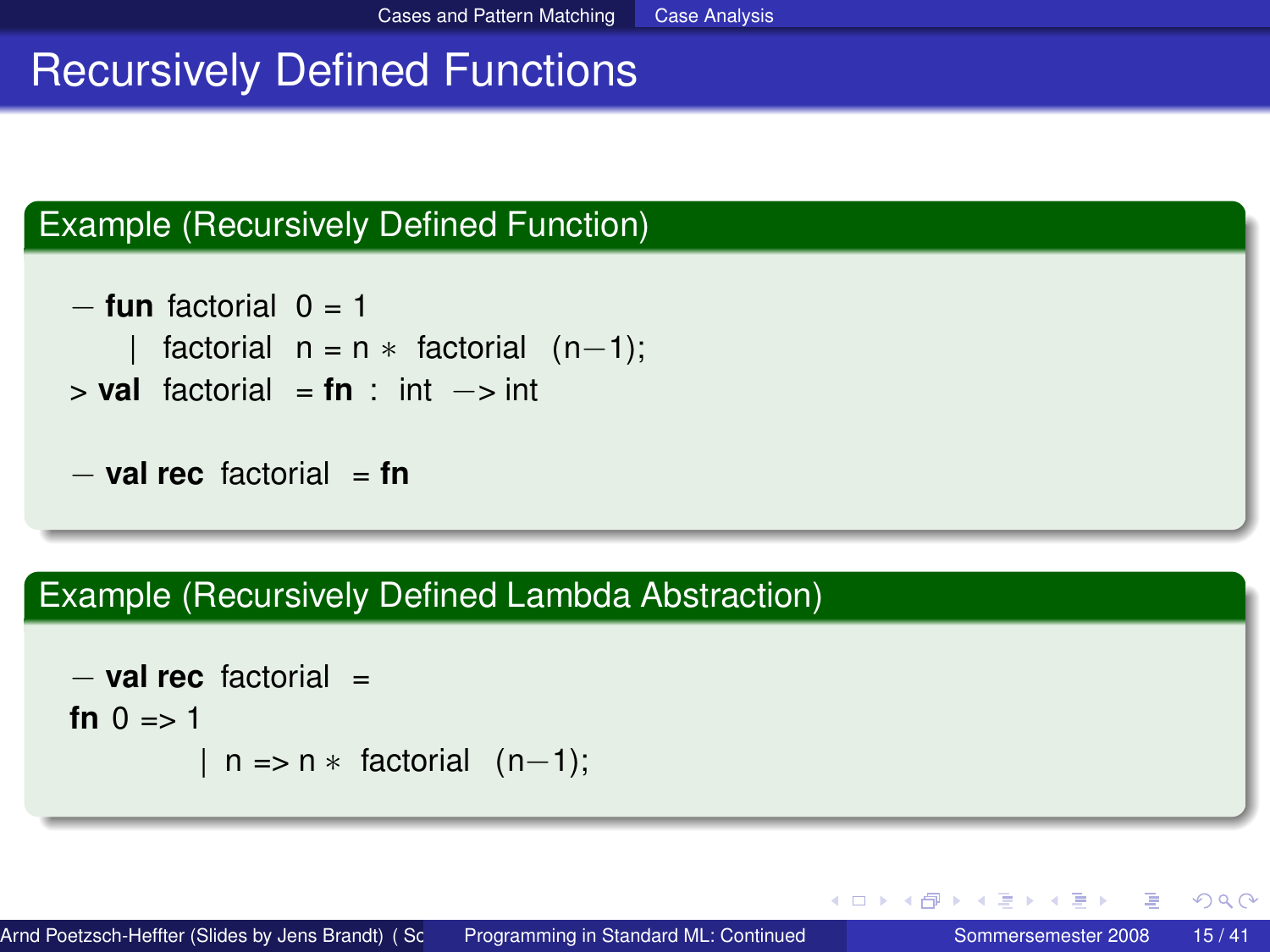# Mutual Recursion

#### Example (Mutual Recursion)

```
− fun even 0 = true
    | even n = odd (n-1)and odd 0 = false
    | odd n = even (n−1);
> val even = fn : int −> bool
 val odd = f_n : int \rightarrow bool
− (even 5,odd 5);
> val it = (false, true) : bool * bool
```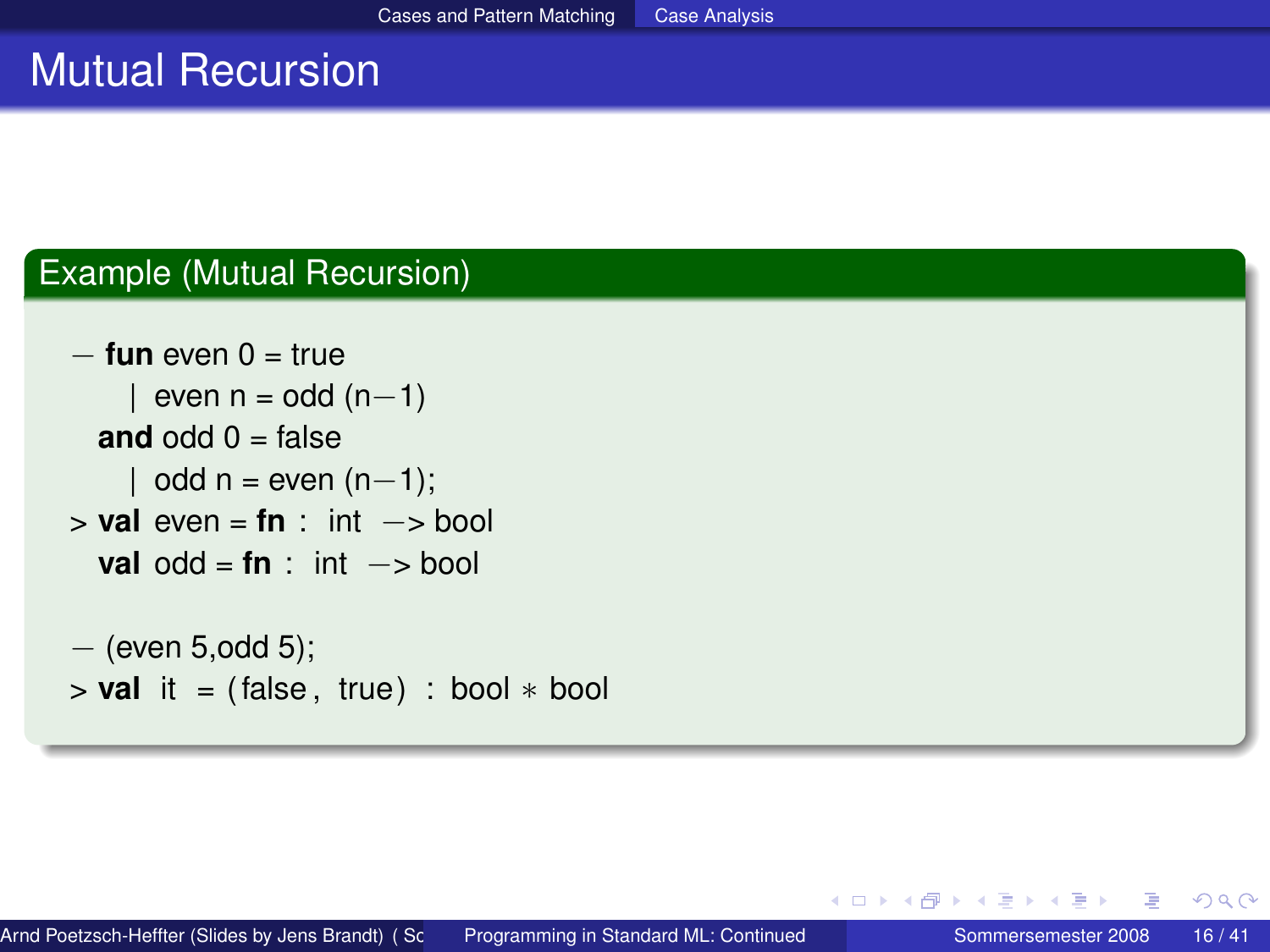

- **[Cases and Pattern Matching](#page-3-0)** 
	- **•** [Tuples](#page-4-0)
	- **[Case Analysis](#page-9-0)**
- 3 [Data Types](#page-16-0)
	- [Simple Data Types](#page-17-0)
	- [Recursive Data Types](#page-24-0)

## **[Modules](#page-29-0)**

- **•** [Structures](#page-30-0)
- **•** [Signatures](#page-34-0)
- [Modules in Moscow ML](#page-38-0)  $\bullet$

# **[Summary](#page-39-0)**

<span id="page-16-0"></span> $\leftarrow$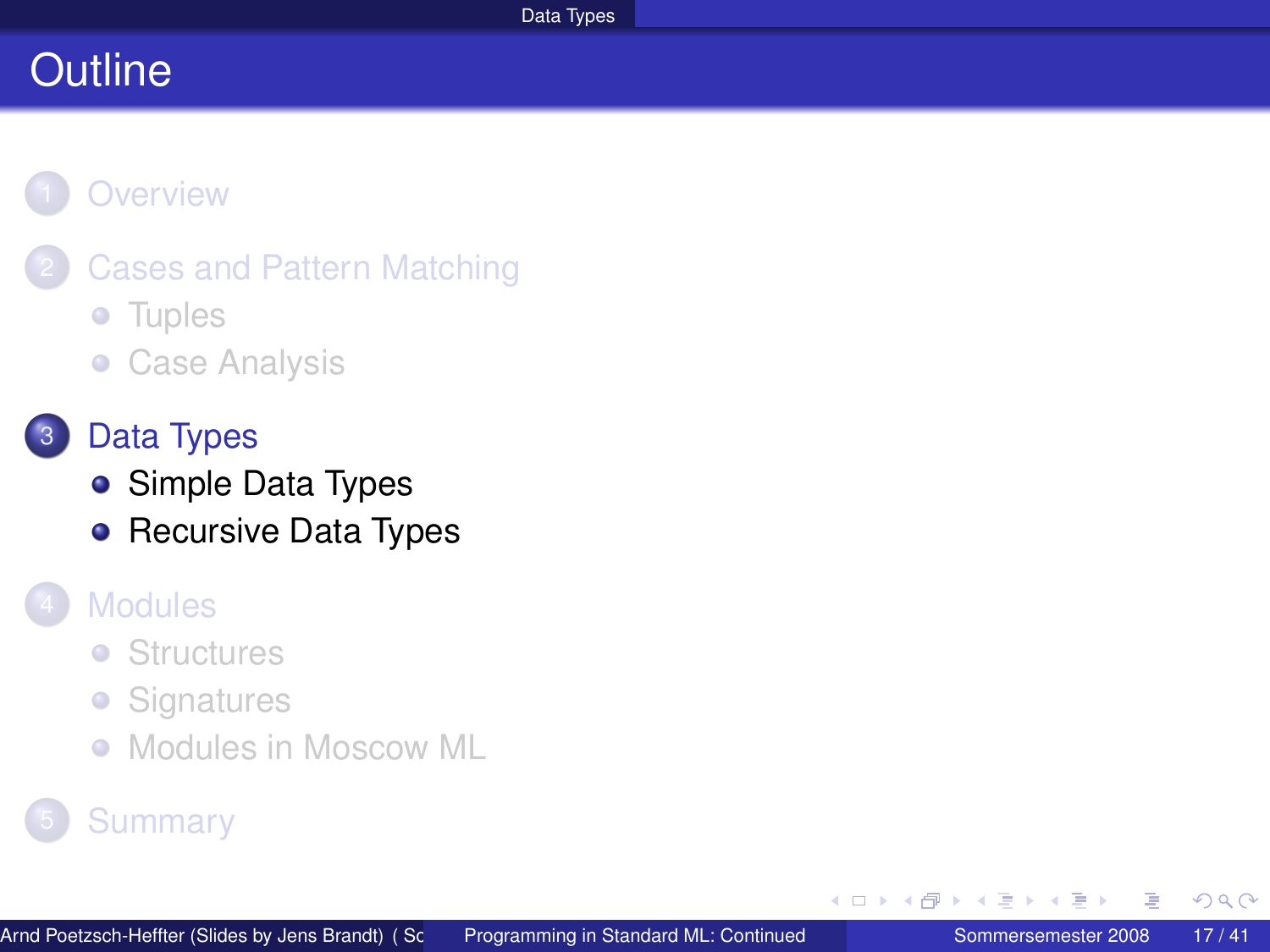# Type Abbreviations

## **type** Keyword

- type abbreviations
- record definitions

#### Example (Type Abbreviation)

```
− type boolPair = bool ∗ bool;
> type boolPair = bool ∗ bool
− (true,true ): boolPair;
> val it = (true, true) : bool * bool
```
<span id="page-17-0"></span> $QQ$ 

K ロ ▶ K 御 ▶ K 唐 ▶ K 唐 ▶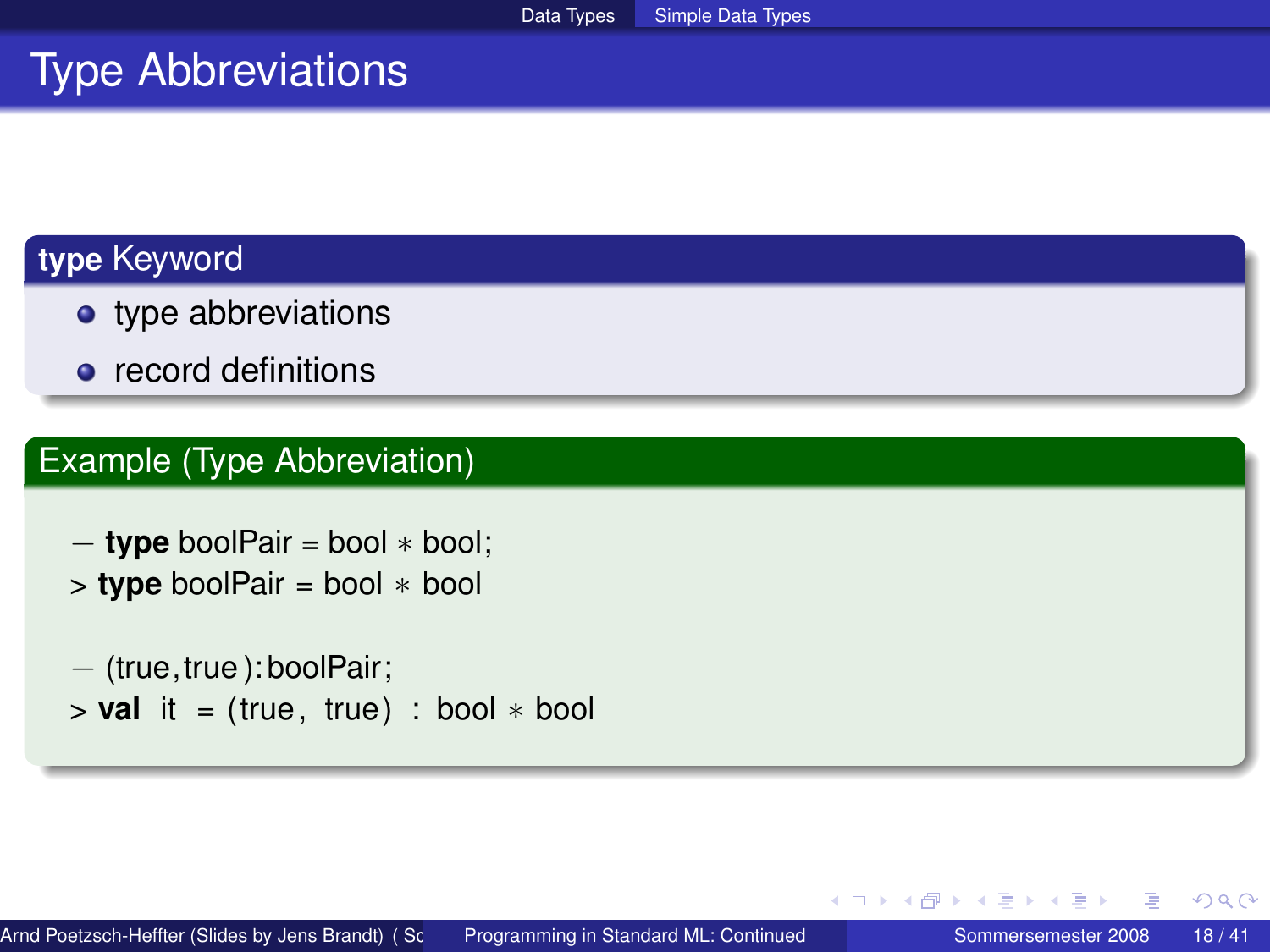# Defining a Record Type

### Example (Record)

```
− type hyperlink =
    { protocol : string, address : string, display : string };
> type hyperlink = {address : string , display : string , protocol : string }
− val hol_webpage = {
   protocol="http",
    address="rsg.informatik.uni−kl.de/teaching/hol",
    display="HOL−Course" };
> val hol webpage = {
    address = "rsg.informatik .uni−kl.de/teaching/hol",
    display = "HOL−Course",
    protocol = "http":{ address : string , display : string , protocol : string }
```
イロト イ母 トイヨ トイヨト

 $QQ$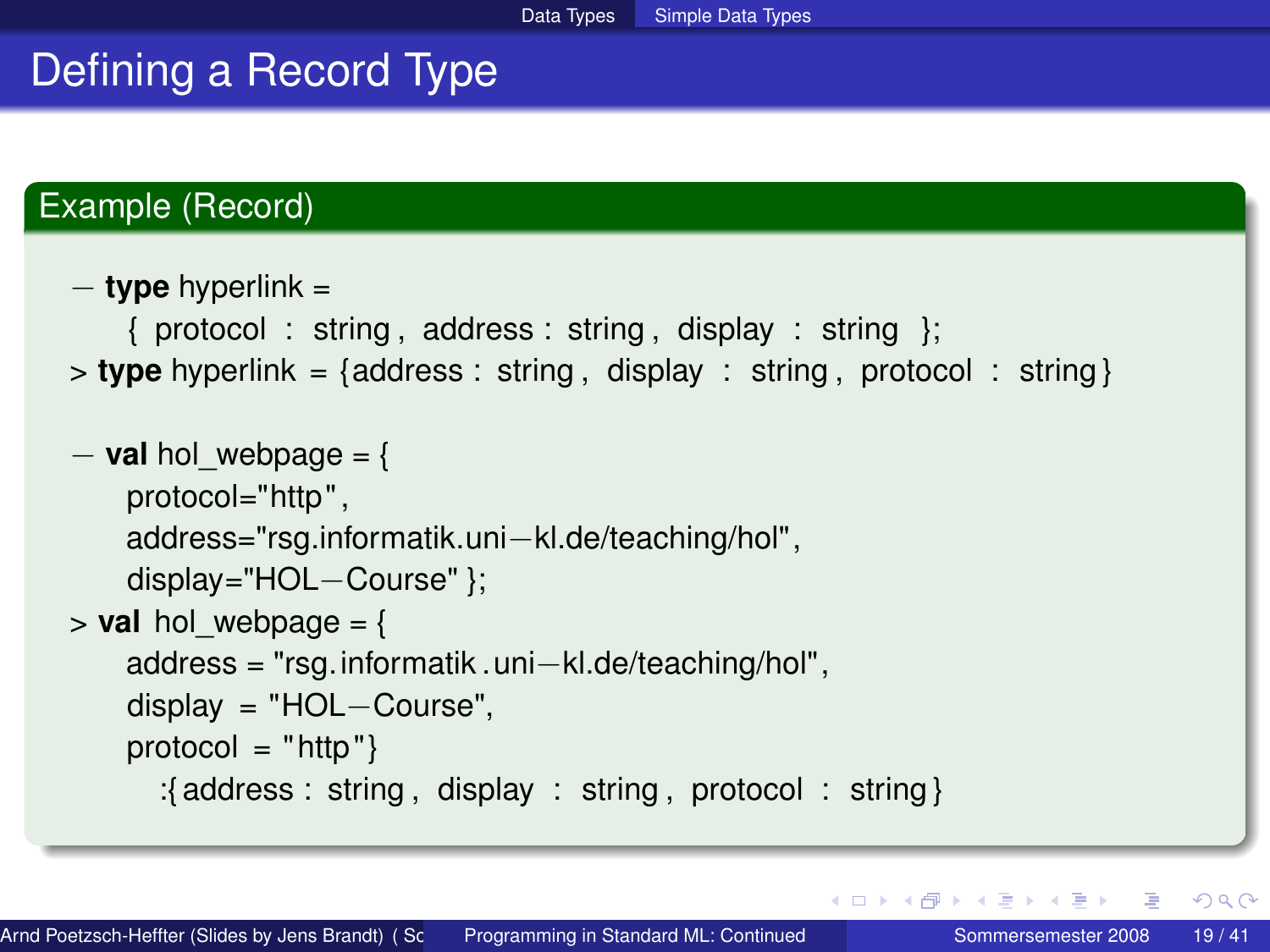# Accessing Record Components

### Example (Type Abbreviation)

```
− val {protocol=p, display=d, address=a } = hol_webpage;
> val p = "http" : string
 val d = "HOL-Course" : string
 val a = "rsg. informatik .uni−kl.de/teaching/hol" : string
```

```
− val {protocol=_, display=_, address=a } = hol_webpage;
> val a = "rsg. informatik .uni−kl.de/teaching/hol" : string
```

```
− val {address=a, ...} = hol_webpage;
> val a = "rsg. informatik .uni−kl.de/teaching/hol" : string
```

```
− val {address, ...} = hol_webpage;
> val address = "rsg.informatik .uni−kl.de/teaching/hol" : string
```
イロト イ母 トイヨ トイヨト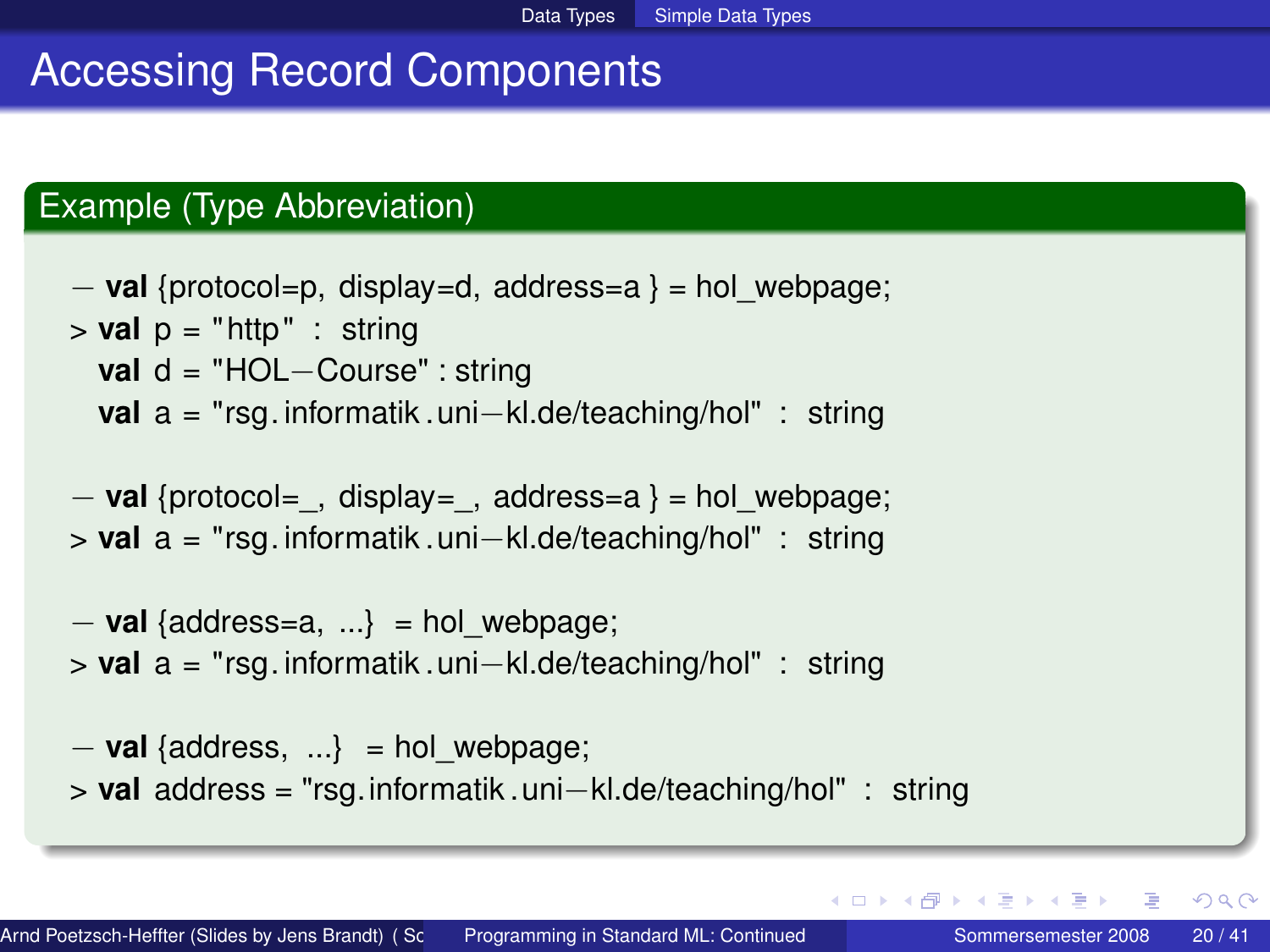# Defining *Really* New Data Types

#### **datatype** Keyword

programmer-defined (recursive) data types, introduces

- one or more new type constructors
- one or more new value constructors

イロト イ母 トイヨ トイヨト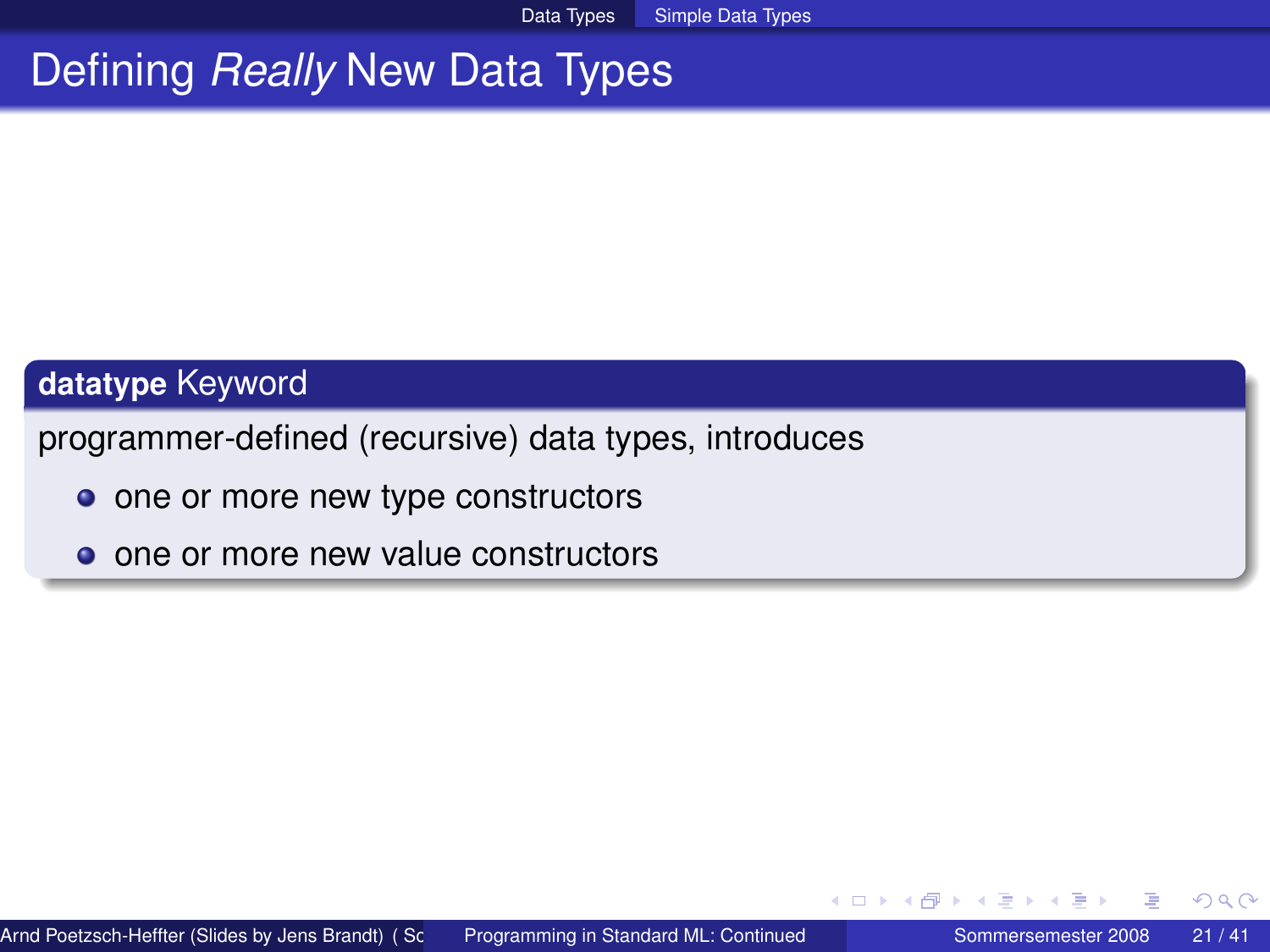# Non-Recursive Data Type

## Example (Non-Recursive Datatype)

```
− datatype threeval = TT | UU | FF;
```

```
> New type names: =threeval
```

```
datatype threeval =
```

```
(threeval ,{ con FF : threeval, con TT : threeval, con UU : threeval })
```

```
con FF = FF : threeval
```

```
con TT = TT: threeval
```

```
con UU = UU : threeval
```

```
− fun not3 TT = FF
     not3 UU = UU
     not3 FF = TT;
> val not3 = fn : threeval −> threeval
- not3 TT;
```

```
> val it = FF \cdot threeval
```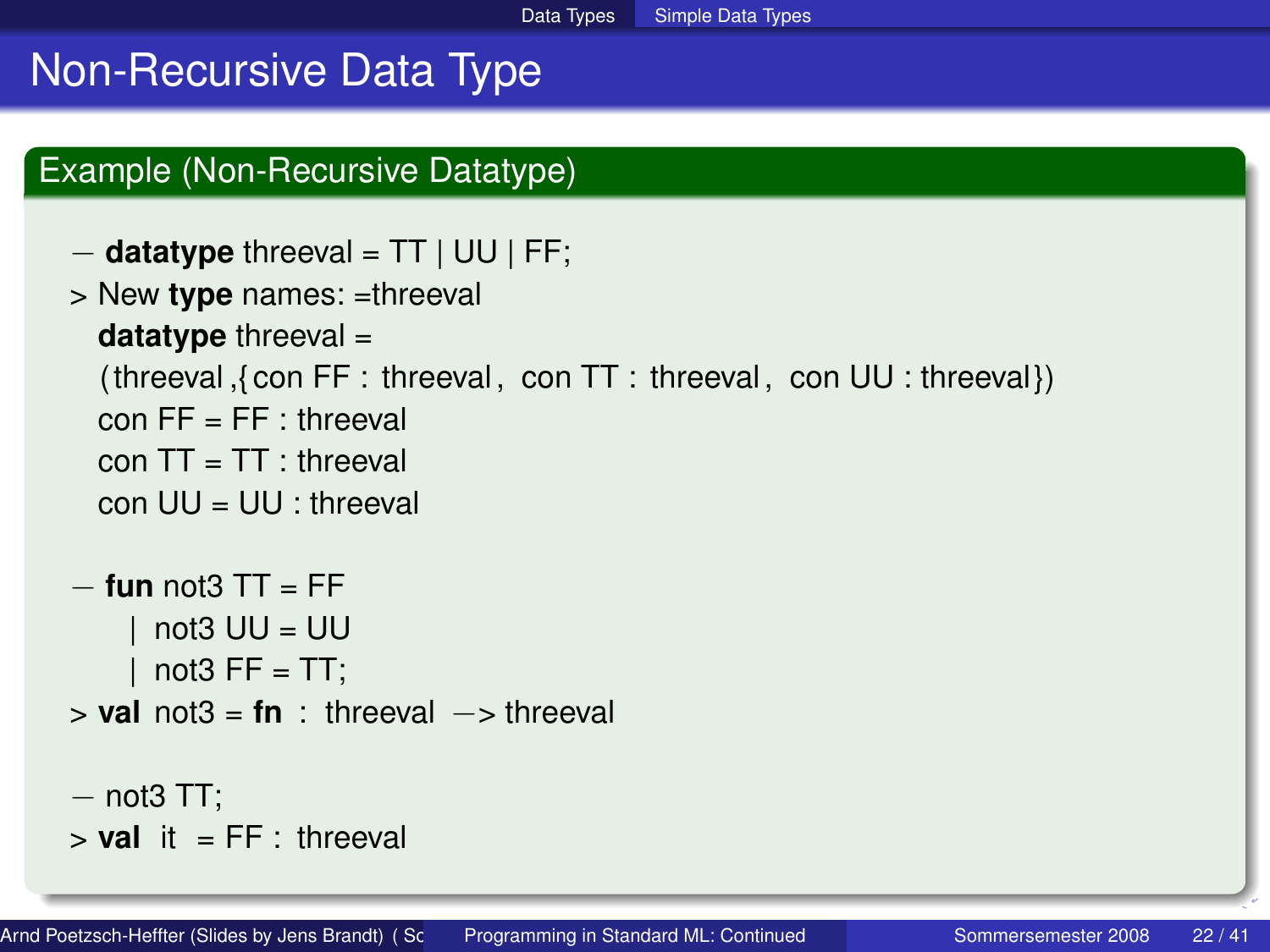# Parameterised Non-Recursive Data Types

## Example (Option Type)

- − **datatype** 'a option = NONE | SOME **of** 'a;
- > New **type** names: =option **datatype** 'a option = (' a option,{ con 'a NONE : 'a option, con 'a SOME : 'a −> 'a option}) con 'a NONE = NONE : 'a option con 'a SOME = **fn** : 'a −> 'a option
- **o** constant NONE
- values of the form SOME *v* (where *v* has the type 'a)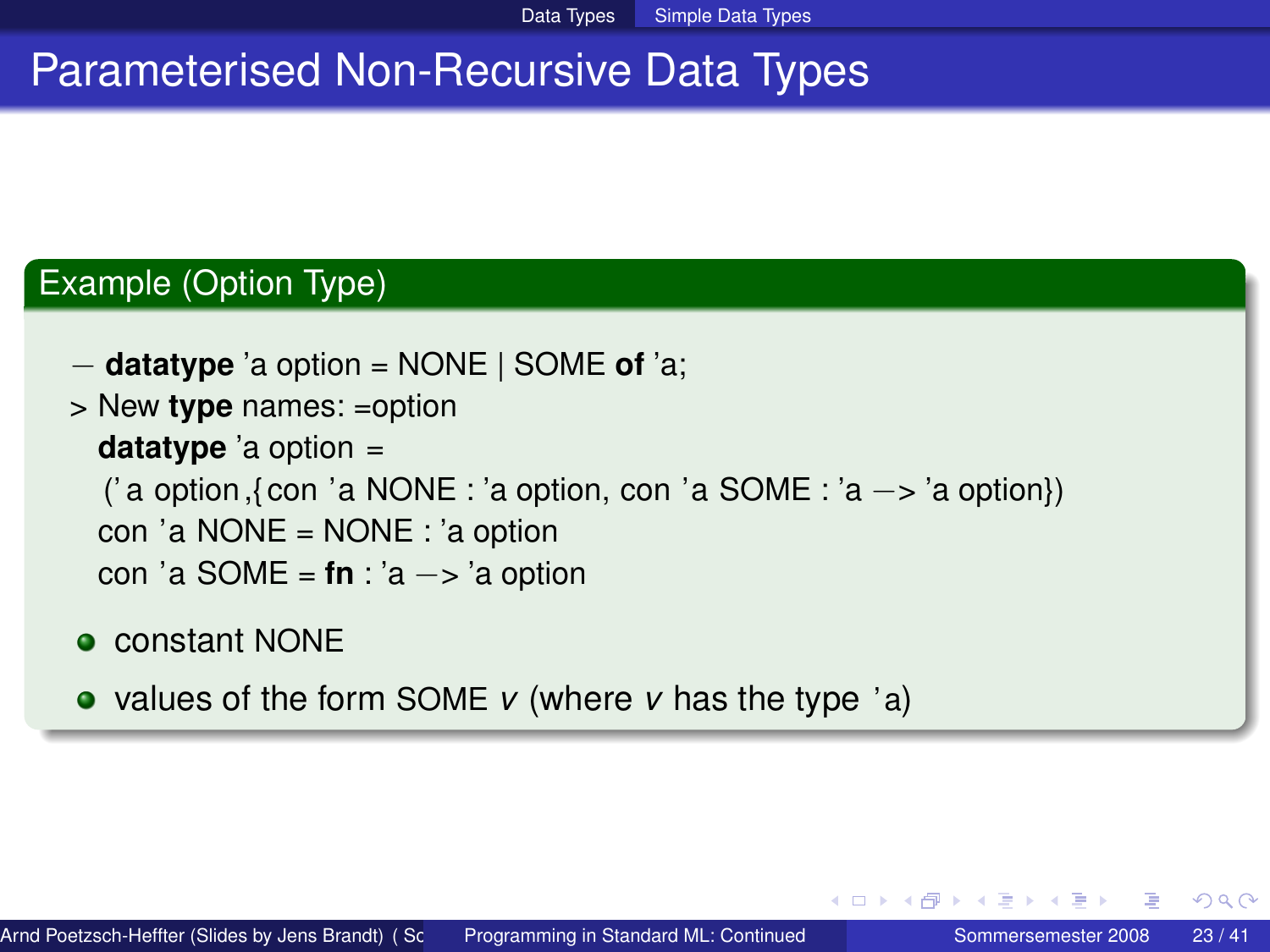# Option Types

## Example (Option Type)

```
− fun reciprocal 0.0 = NONE
      reciprocal x = SOME (1.0/x)
> val reciprocal = fn : real −> real option
− fun inv_reciprocal NONE = 0.0
     inv reciprocal (SOME x) = 1.0/x;
> val inv_reciprocal = fn : real option −> real
− fun identity x = inv_reciprocal ( reciprocal x );
> val identity = fn : real −> real
− identity 42.0;
> val it = 42.0 : real
− identity 0.0;
```

```
> val it = 0.0 : real
```
 $2Q$ 

イロト (例) イヨト (目)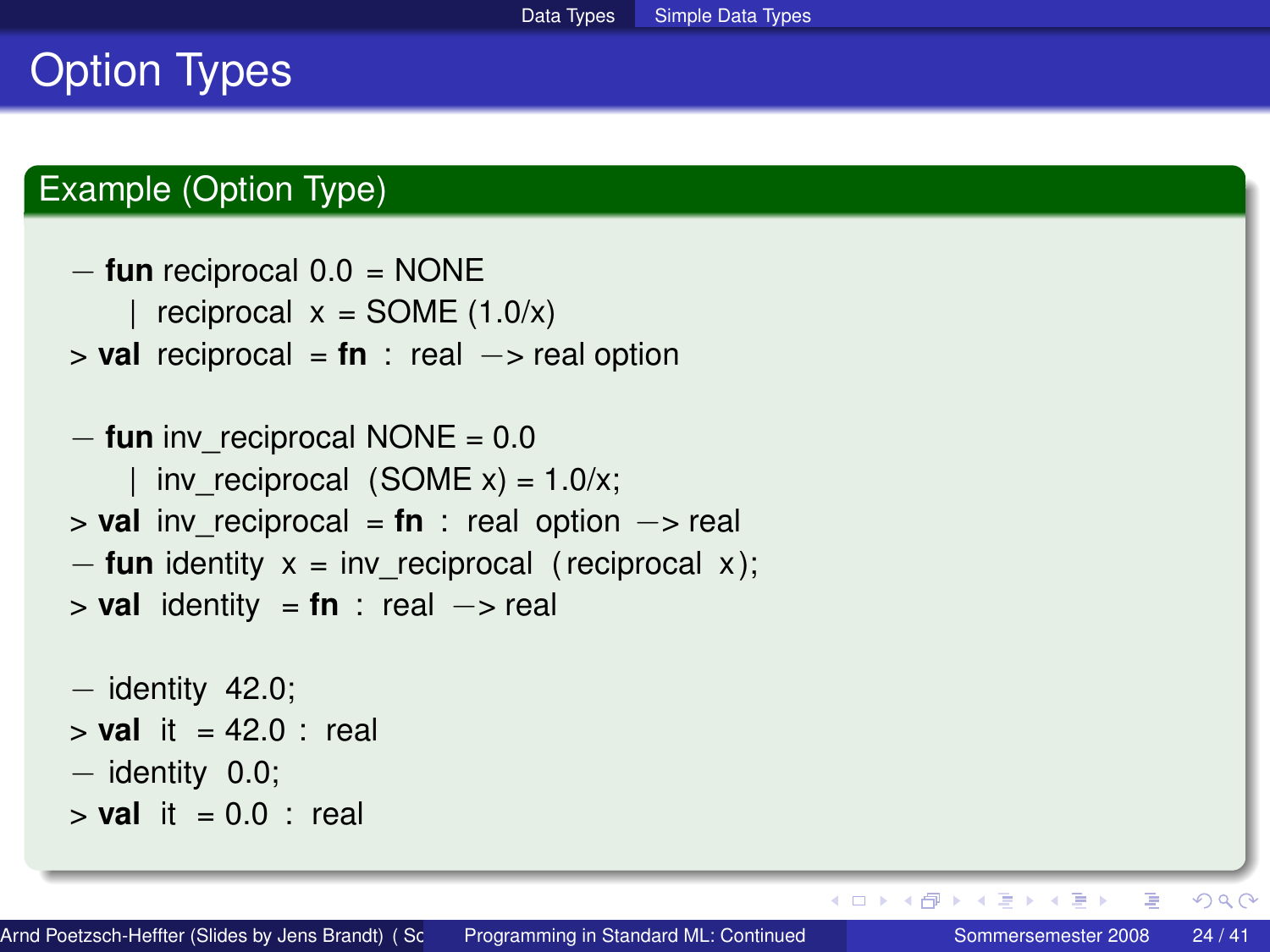# Recursive Data Types

## Example (Binary Tree)

```
− datatype 'a tree =
Empty |
Node of 'a tree ∗ 'a ∗ 'a tree:
> New type names: =tree
 datatype 'a tree =
  (' a tree,
   {con 'a Empty : 'a tree,
   con 'a Node : 'a tree * 'a * 'a tree -> 'a tree})
 con 'a Empty = Empty : 'a tree
 con 'a Node = \tan : 'a tree * 'a * 'a tree -> 'a tree
```
- Empty is an empty binary tree
- (Node  $(t_1, v, t_2)$  is a tree if  $t_1$  and  $t_2$  are trees and  $v$  has the type 'a
- <span id="page-24-0"></span>• nothing else is a binary tree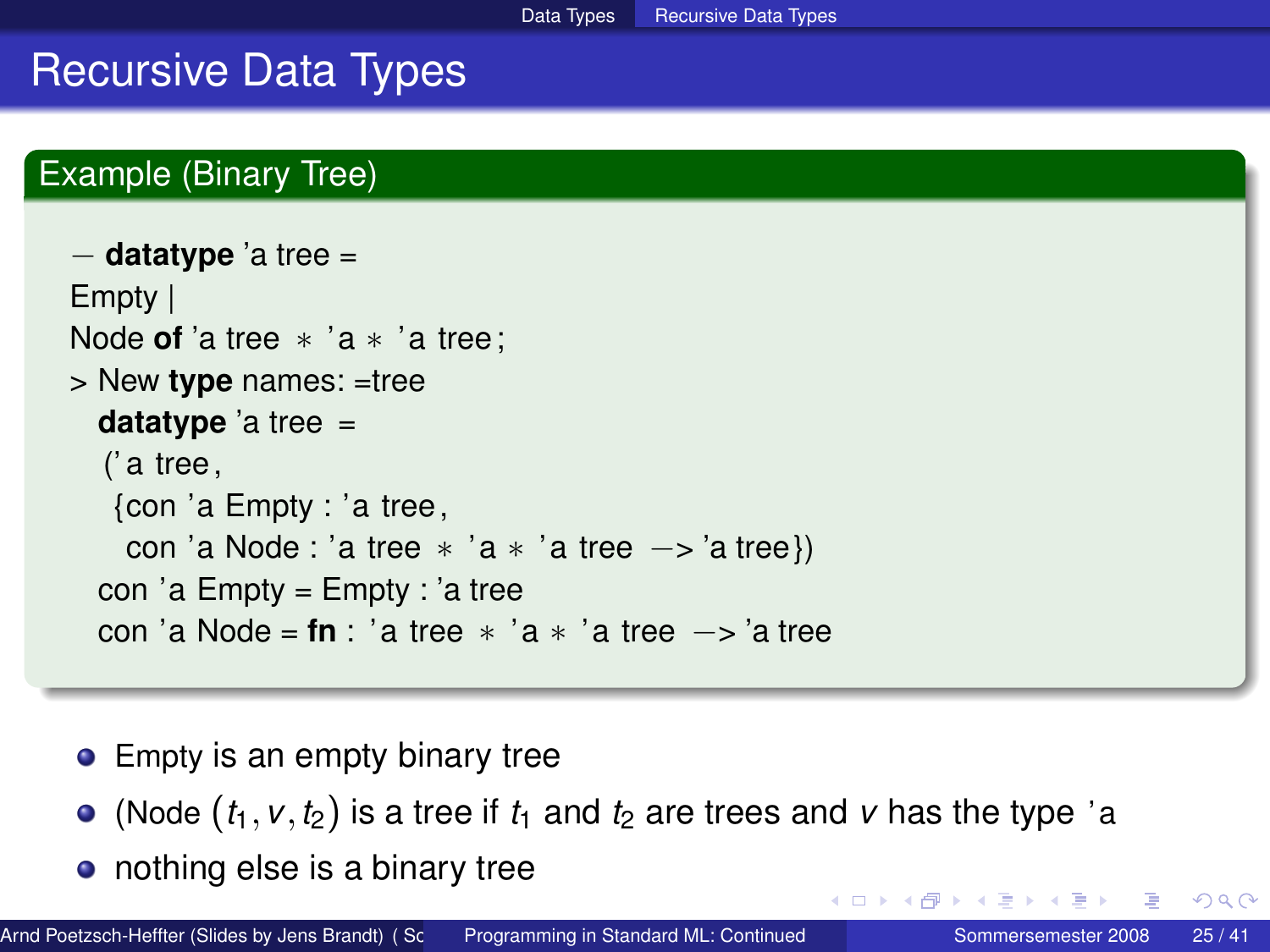# Functions and Recursive Data Types

#### Example (Binary Tree)

− **fun** treeHeight Empty = 0 | treeHeight (Node (leftSubtree, \_, rightSubtree )) = 1 + max(treeHeight leftSubtree, treeHeight rightSubtree ); > **val** ' a treeHeight = **fn** : ' a tree −> int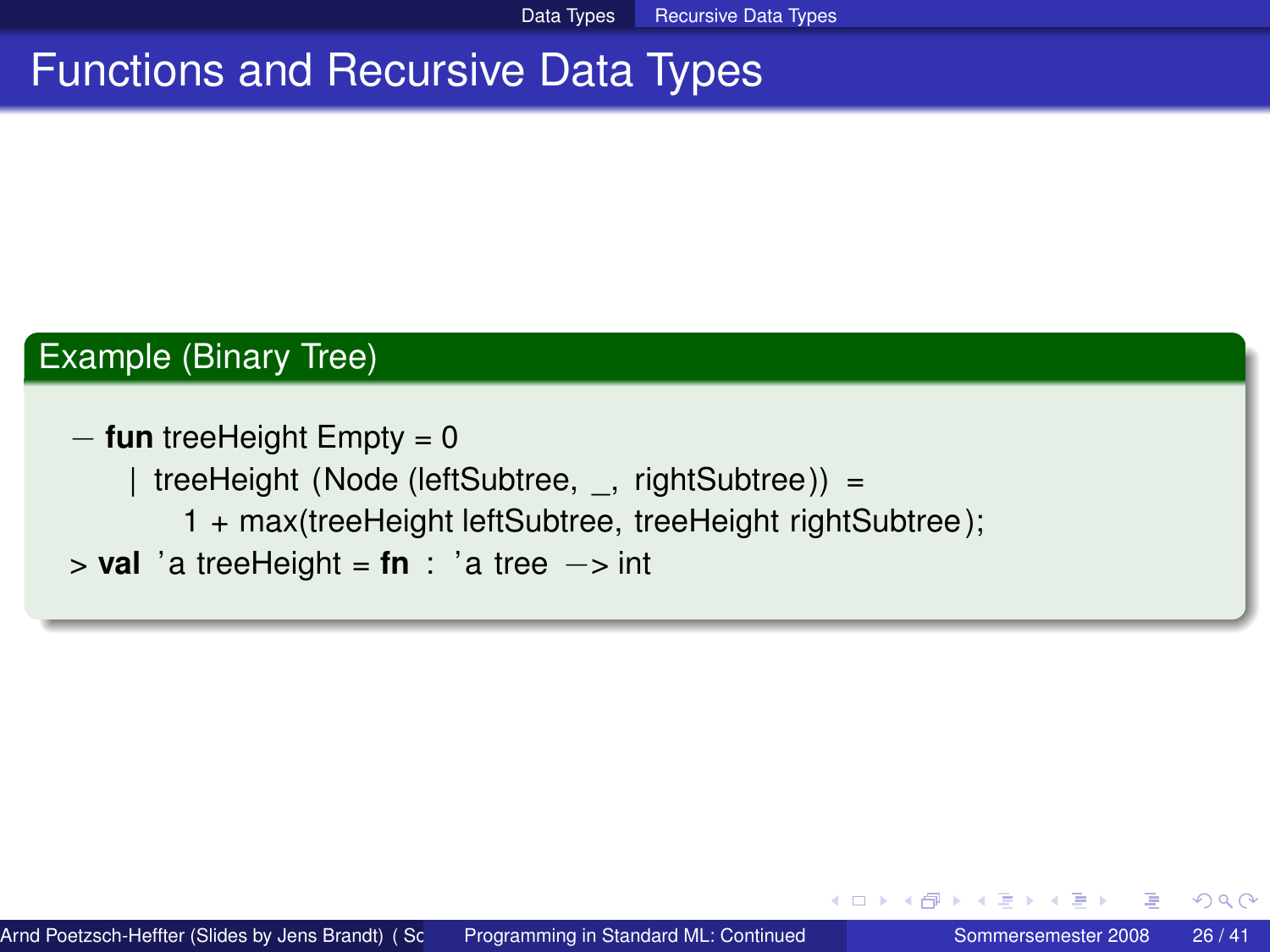# Mutually Recursive Datatypes

## Example (Binary Tree)

```
− datatype 'a tree =
   Empty |
   Node of 'a ∗ ' a forest
 and a forest =None |
   Tree of 'a tree ∗ 'a forest;
> New type names: =forest, =tree
  ...
```
重

 $QQ$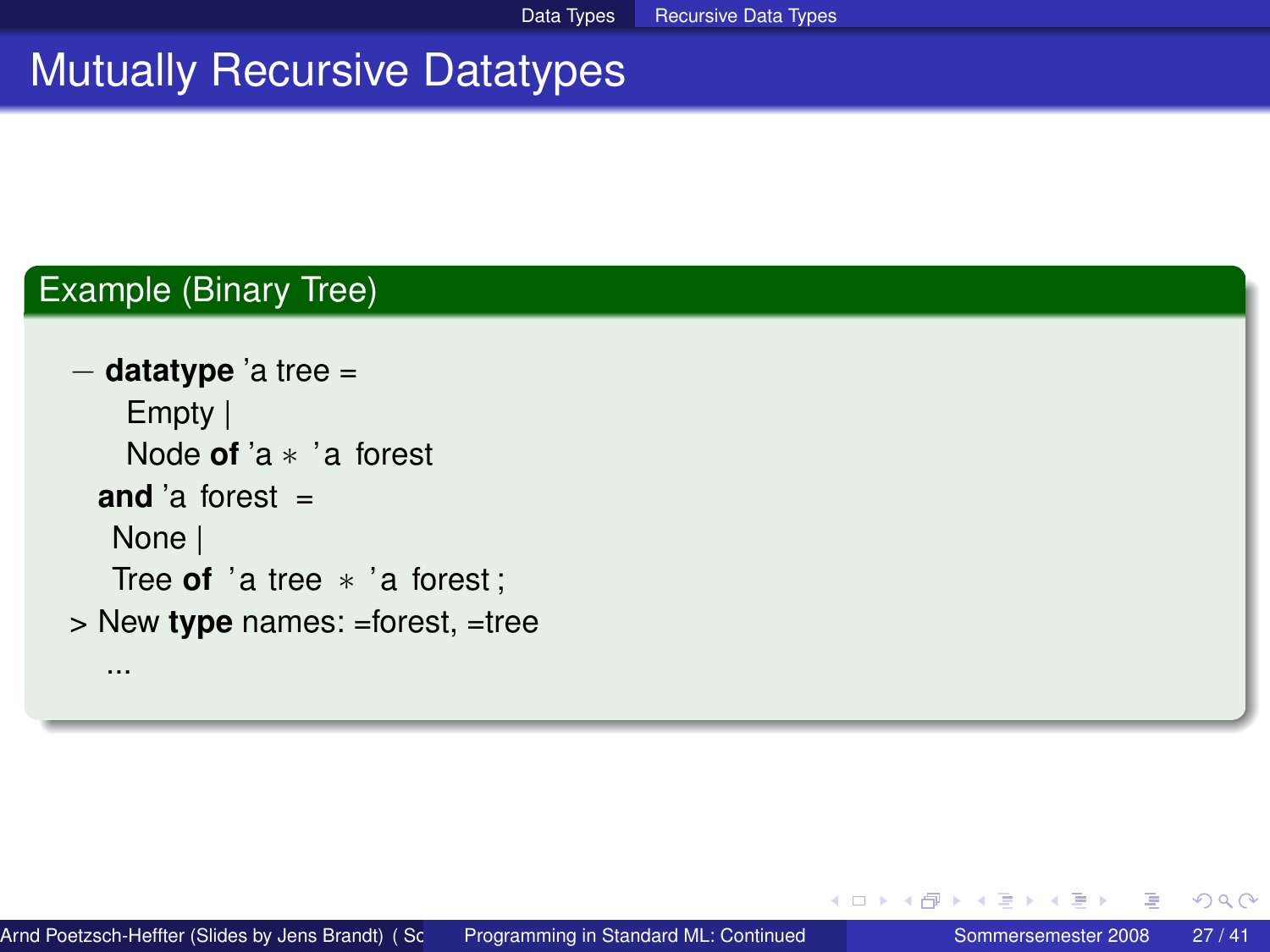# Abstract Syntax

#### Example (Defining Expressions)

```
− datatype expr =
      Numeral of int |
      Plus of expr ∗ expr |
      Times of expr ∗ expr;
> New type names: =expr
  datatype expr =
  (expr,
   {con Numeral : int −> expr,
    con Plus : expr ∗ expr → expr,
    con Times : \exp r * \exp r - \exp(r)con Numeral = \tan : int \rightarrow expr
  con Plus = \tan : expr * expr \rightarrow expr
  con Times = \tan : expr * expr -> expr
```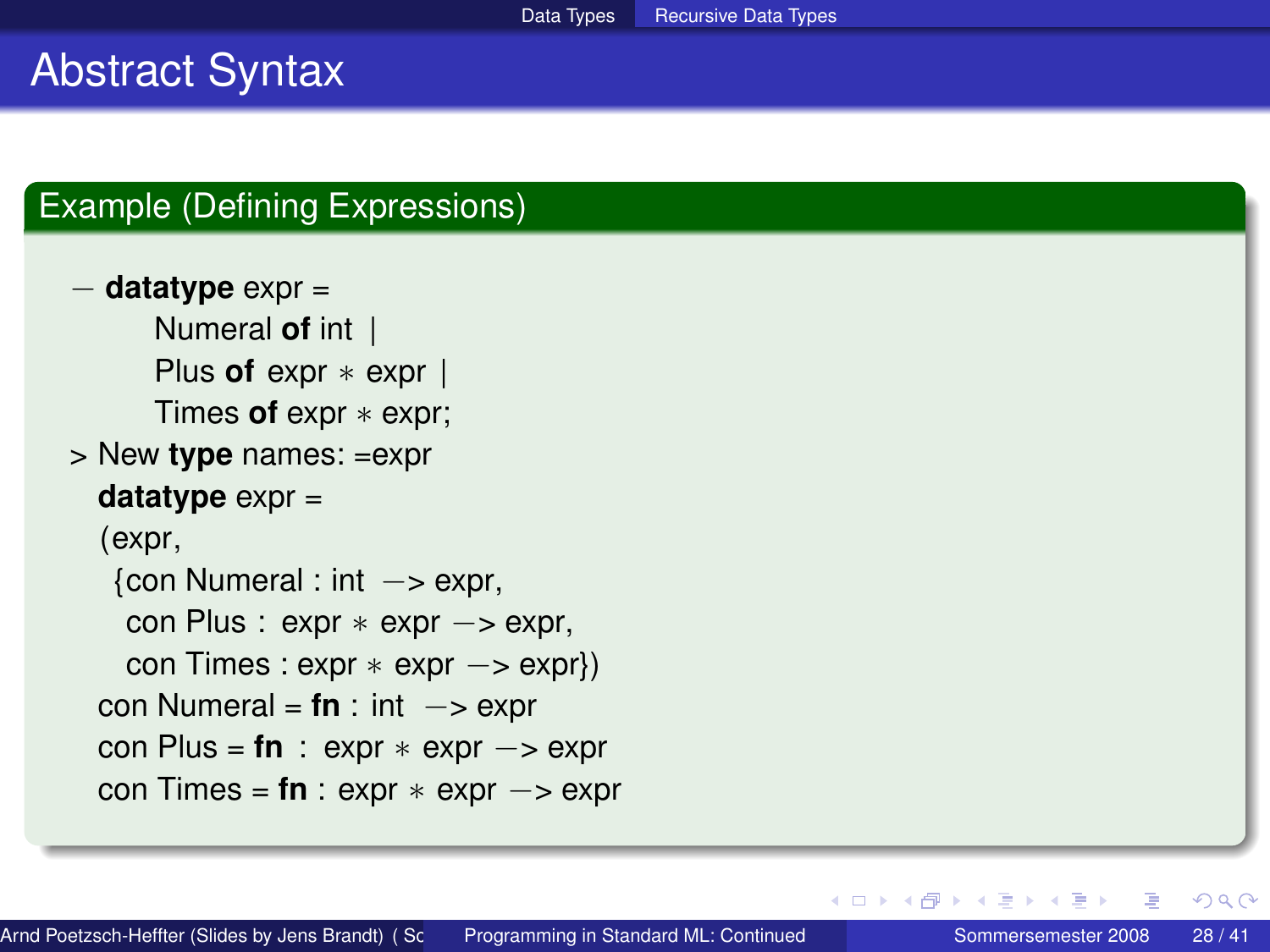# Abstract Syntax

### Example (Evaluating Expressions)

```
− fun eval (Numeral n) = Numeral n
    | eval (Plus(e1,e2)) =let val Numeral n1 = eval e1
                val Numeral n2 = eval e2 in
              Numeral(n1+n2) end
    | eval (Times (e1,e2)) =let val Numeral n1 = eval e1
                val Numeral n2 = eval e2 in
              Numeral(n1∗n2) end;
> val eval = fn : expr −> expr
− eval( Plus( Numeral 2, Times( Numeral 5, Numeral 8 ) ) );
> val it = Numeral 42 : expr
```
つへへ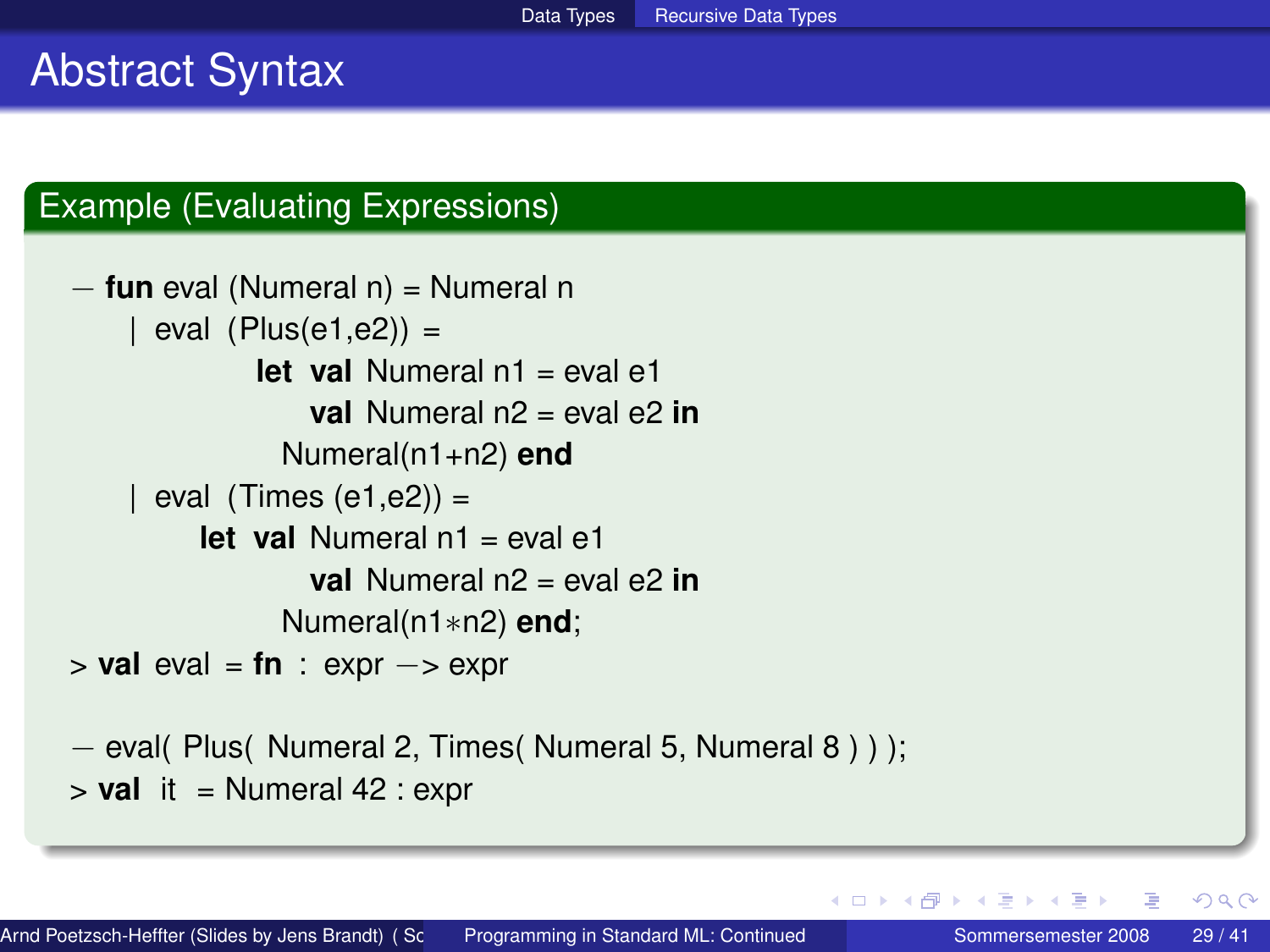## **[Overview](#page-1-0)**

- **[Cases and Pattern Matching](#page-3-0)** 
	- **•** [Tuples](#page-4-0)
	- **[Case Analysis](#page-9-0)**

## [Data Types](#page-16-0)

- [Simple Data Types](#page-17-0)
- [Recursive Data Types](#page-24-0)

# **[Modules](#page-29-0)**

- **•** [Structures](#page-30-0)
- **•** [Signatures](#page-34-0)
- <span id="page-29-0"></span>[Modules in Moscow ML](#page-38-0)

## **[Summary](#page-39-0)**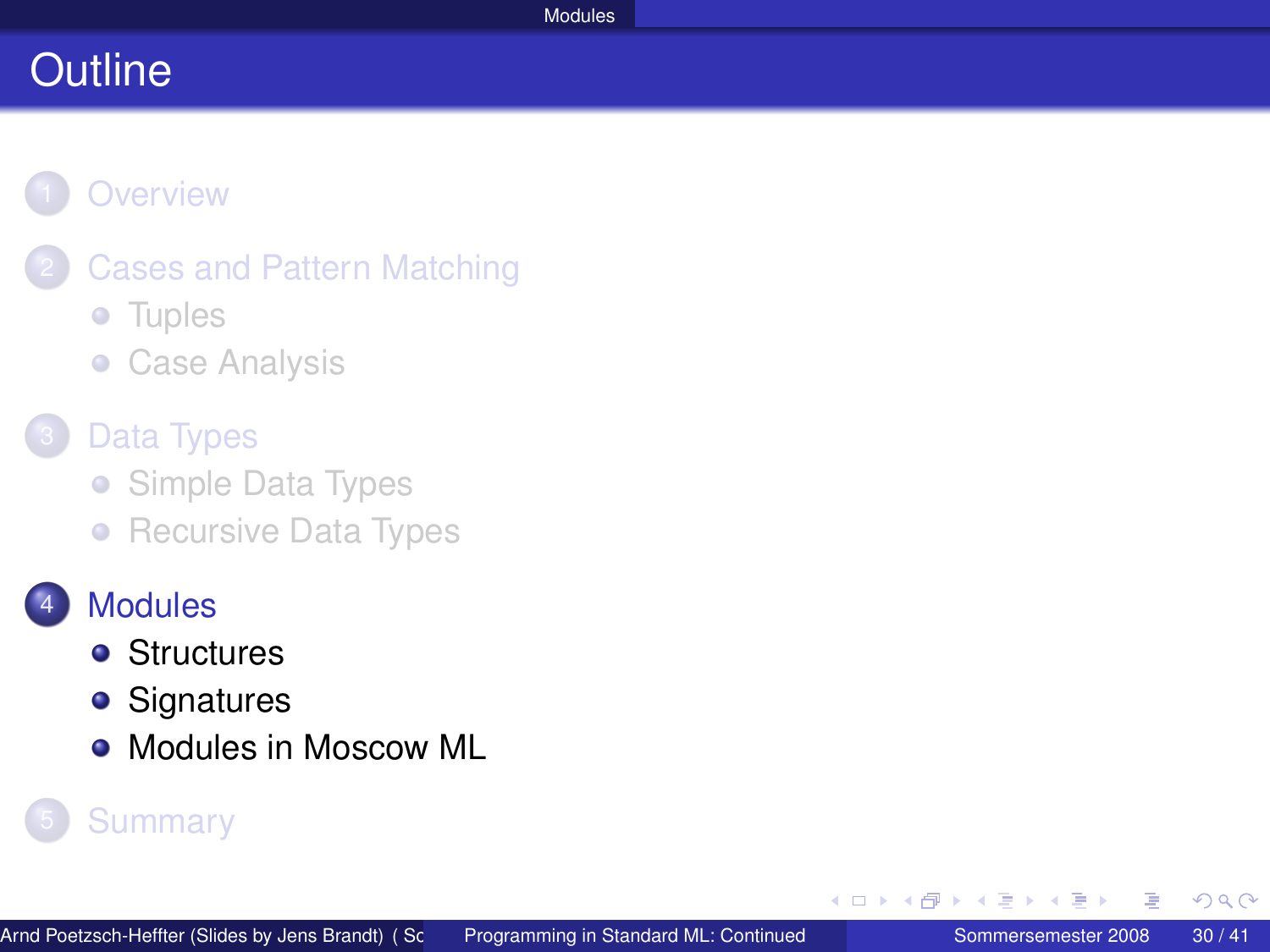# Structuring ML Programs

#### Modules

- **•** structuring programs into separate units
- program units in ML: *structures*
- contain a collection of types, exceptions and values (incl. functions)
- parameterised units possible
- <span id="page-30-0"></span>composition of structures mediated by *signatures*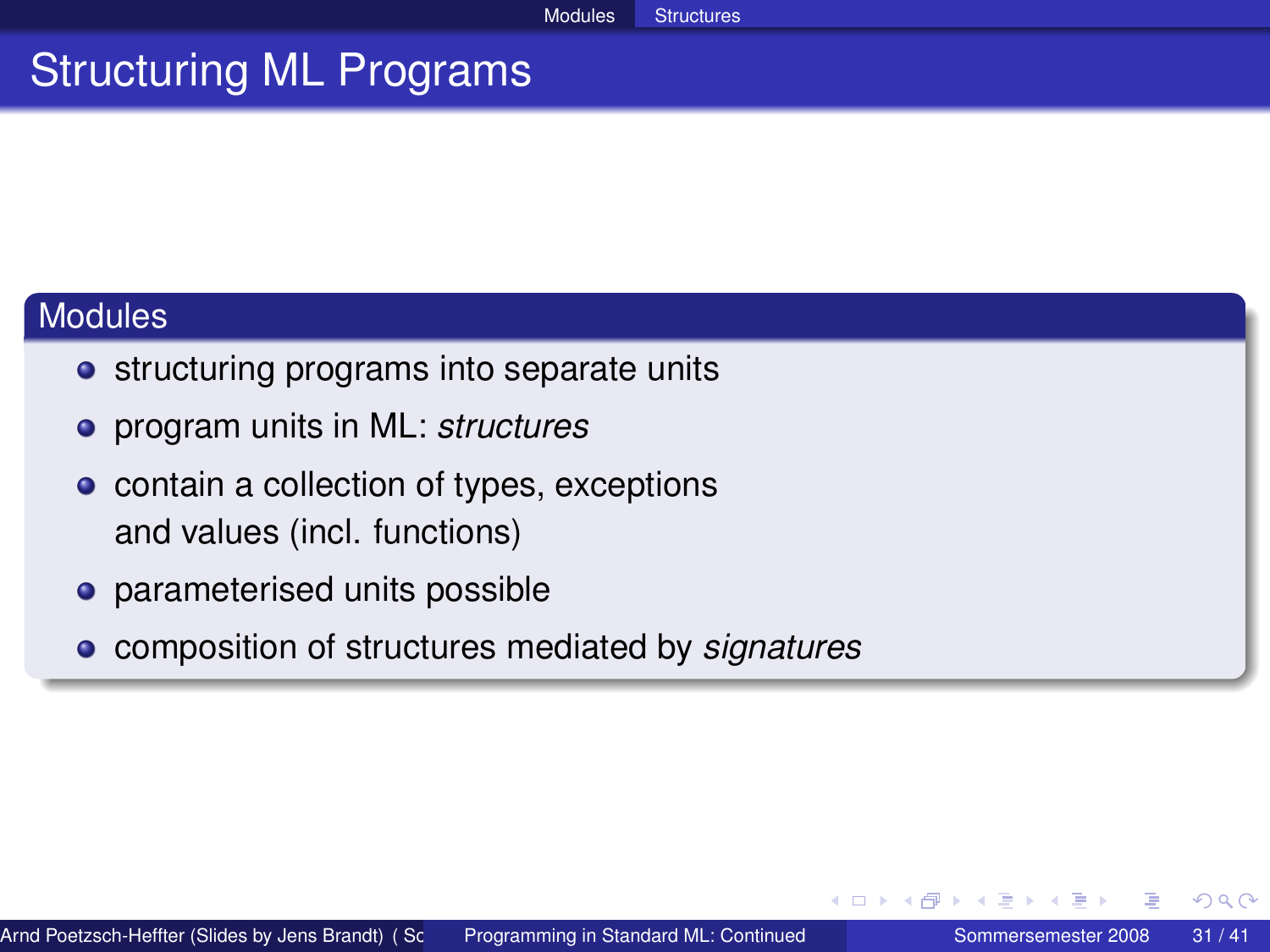## **Structures**

#### Purpose

 $\bullet$  structures = implementation

### Example (Structure)

```
structure Queue =
struct
  type 'a queue = 'a list * 'a list
  val empty = (nil, nil)fun insert (x, (bs, fs)) = (x::bs, fs)exception Empty
  fun remove (nil, nil ) = raise Empty
    remove (bs, f :: fs) = (f, (bs, fs))
    remove (bs, nil)= remove (nil, rev bs)
end
```
重

 $QQ$ 

イロト (個) (注) (注)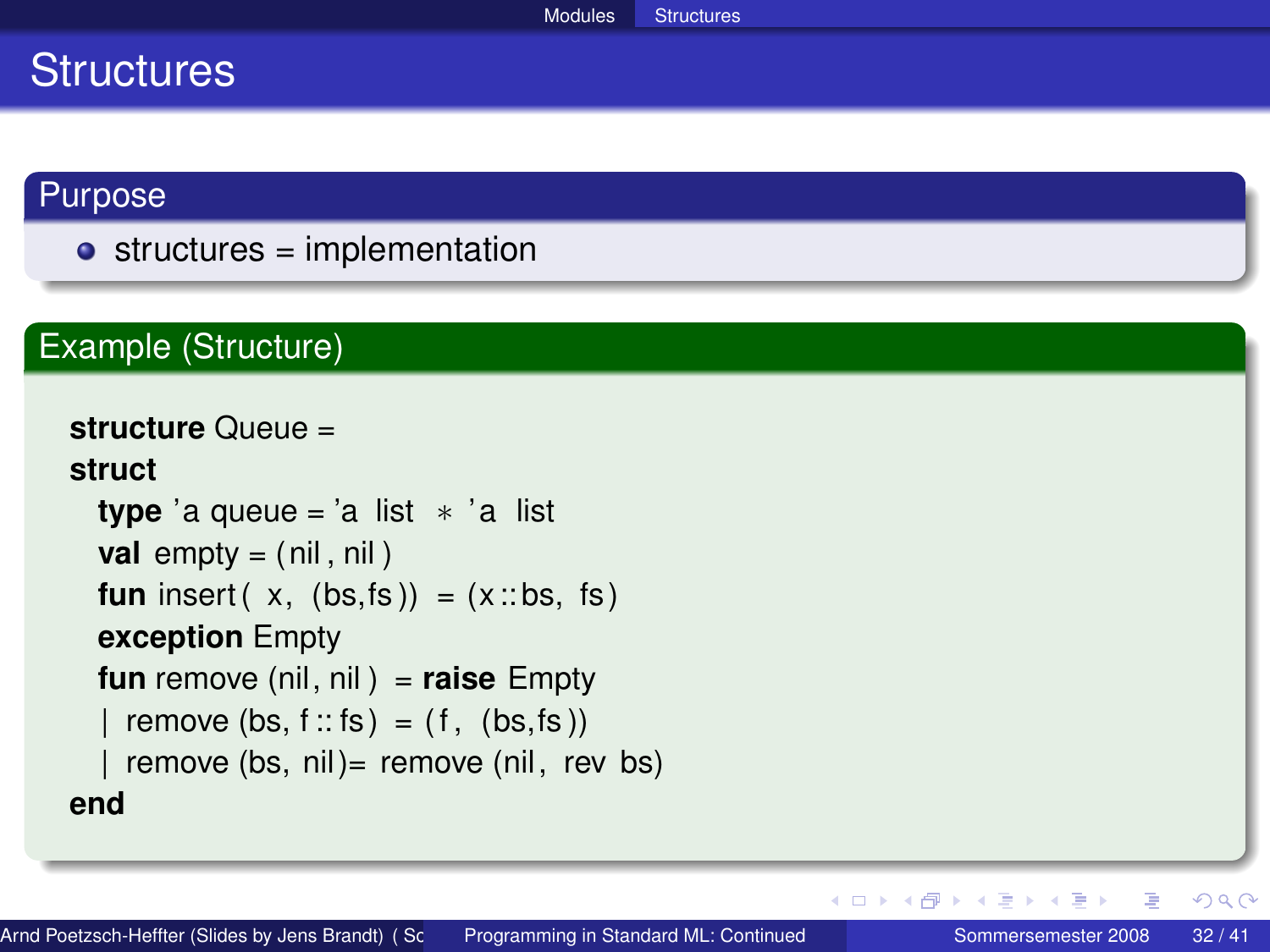# Accessing Structure Components

#### Identifier Scope

- components of a structure: local scope
- must be accessed by qualified names

### Example (Accessing Structure Components)

```
− Queue.empty;
> val ('a, 'b) it = ([], []) : 'a list * 'b list
```

```
− open Queue;
```

```
> ...
```

```
− empty;
```
> **val** ('a, 'b) it = ([], []) : 'a list ∗ 'b list

∢ ロ ▶ ( 伊 ) 《 ヨ ) 〈 ヨ ) │ ヨ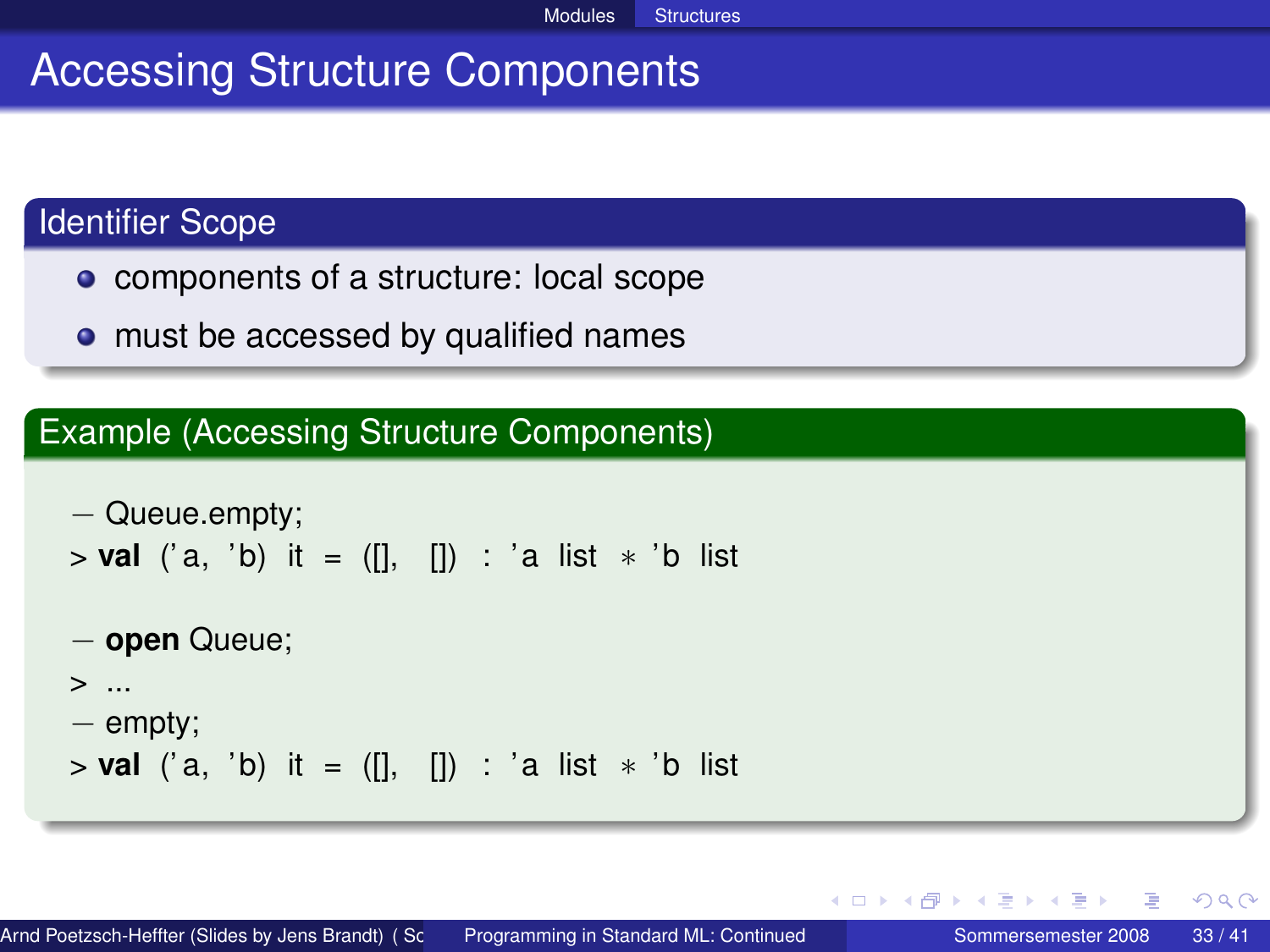Modules Structures

# Accessing Structure Components

## Usage of **open**

- open a structure to incorporate its bindings directly
- **•** cannot open two structures with components that share a common names
- prefer to use open in **let** and **local** blocks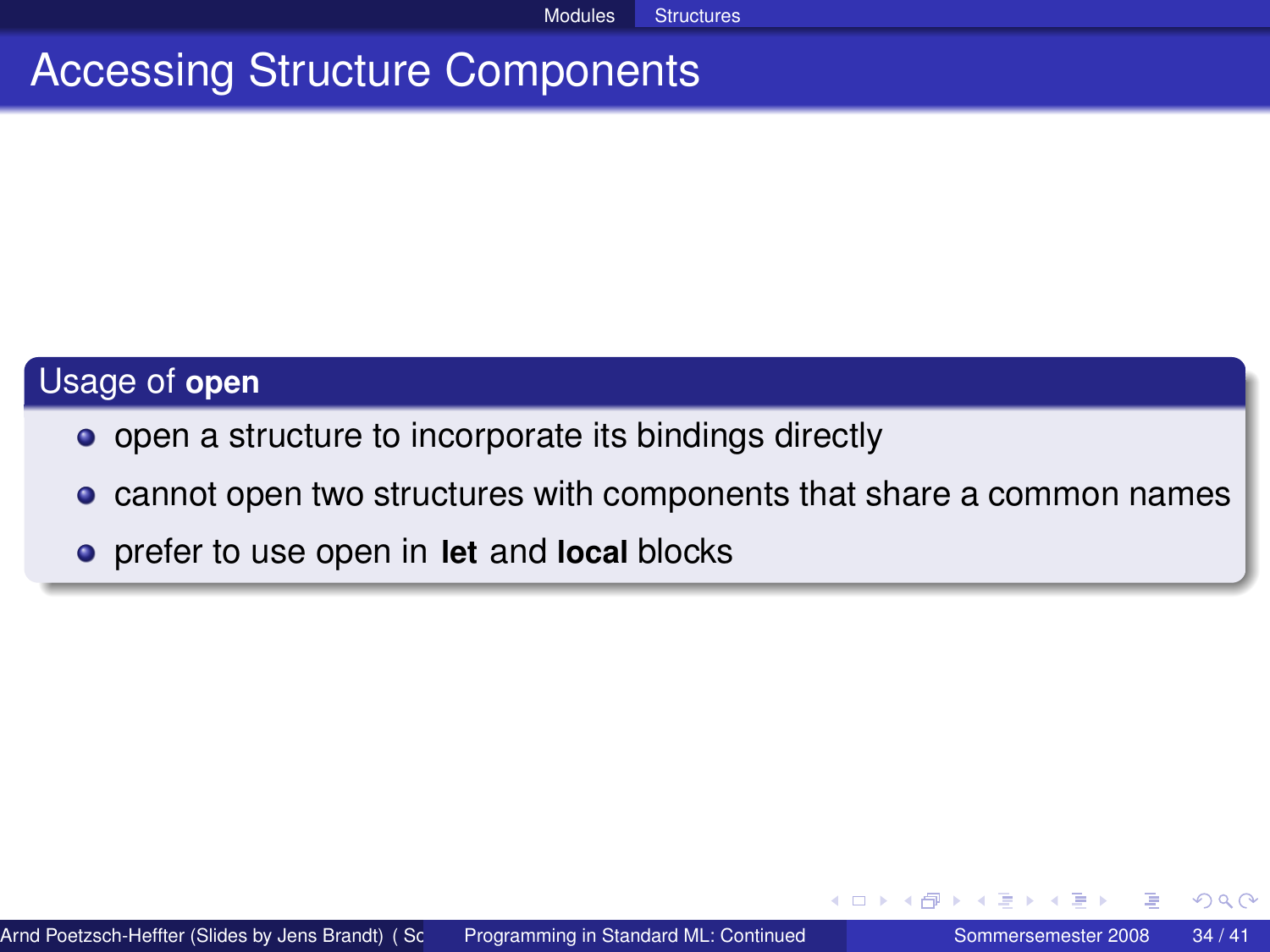# **Signatures**

### Purpose

 $\bullet$  signatures = interface

## Example (Signature)

```
signature QUEUE =
sig
 type 'a queue
 exception Empty
 val empty : 'a queue
 val insert : 'a ∗ 'a queue –> 'a queue
 val remove: 'a queue −> 'q ∗ 'a queue
end
```
<span id="page-34-0"></span>∢ ロ ▶ ∢ 御 ▶ ∢ 重 ▶ ∢ 重 ▶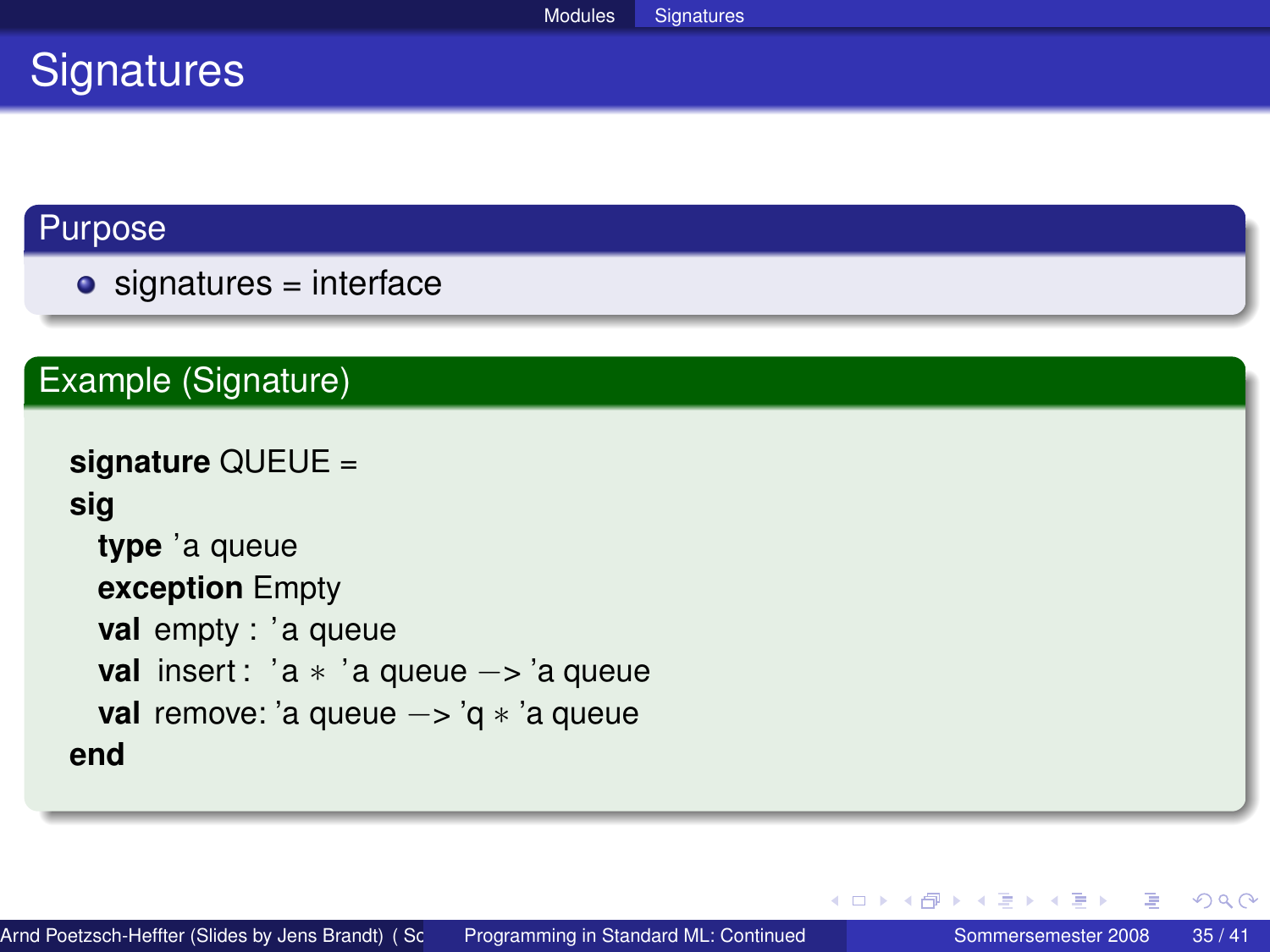# Signature Ascription

#### Transparent Ascription

- **o** descriptive ascription
- extract principal signature
	- always existing for well-formed structures
	- most specific description
	- everything needed for type checking
- source code needed

## Opaque Ascription

- **•** restrictive ascription
- enforce data abstraction

- イ ヨート

∢ □ ▶ ∢ 何 ▶ ∢ ∃ ▶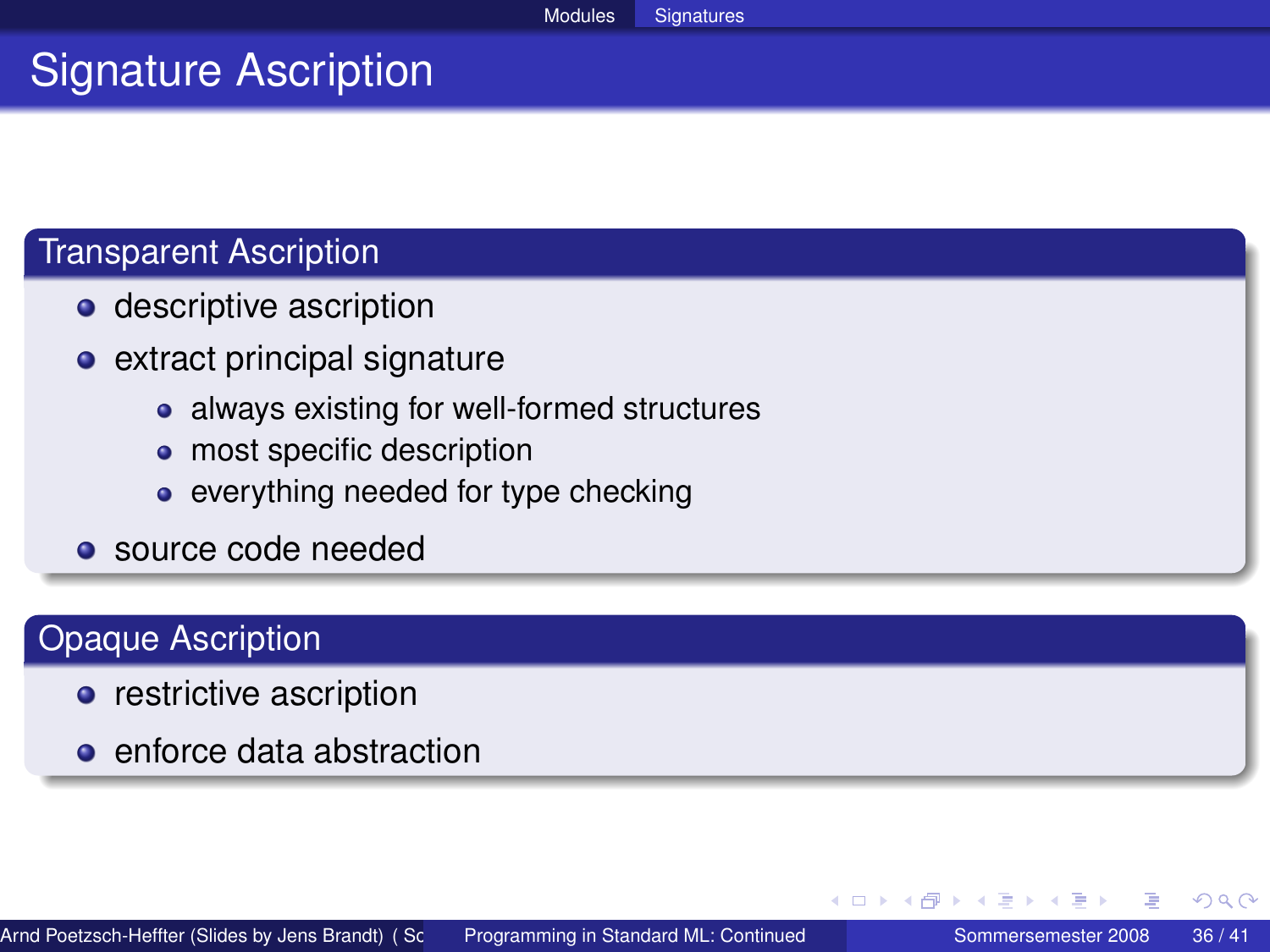## Example (Opaque Ascription)

```
structure Queue :> QUEUE
struct
 type 'a queue = 'a list * 'a list
 val empty = (nil, nil)fun insert (x, (bs, fs)) = (x::bs, fs)exception Empty
 fun remove (nil, nil ) = raise Empty
   remove (bs, f :: fs) = (f, (bs, fs))
   remove (bs, nil)= remove (nil, rev bs)
 end
```
イロト イ母 トイヨ トイヨト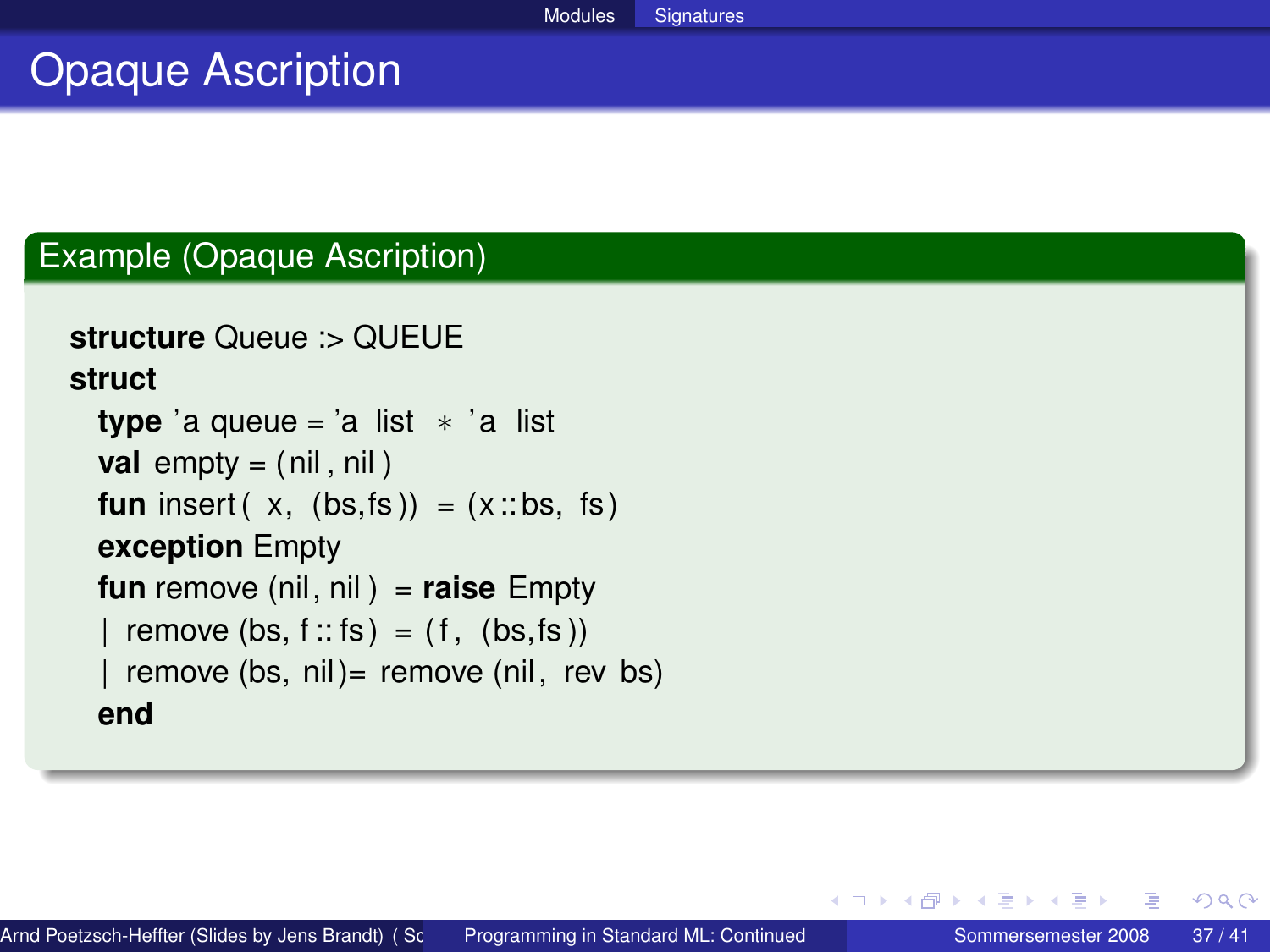# Signature Matching

#### **Conditions**

- structure may provide more components
- structure may provide more general types than required
- **•** structure may provide a concrete datatype instead of a type
- declarations in any order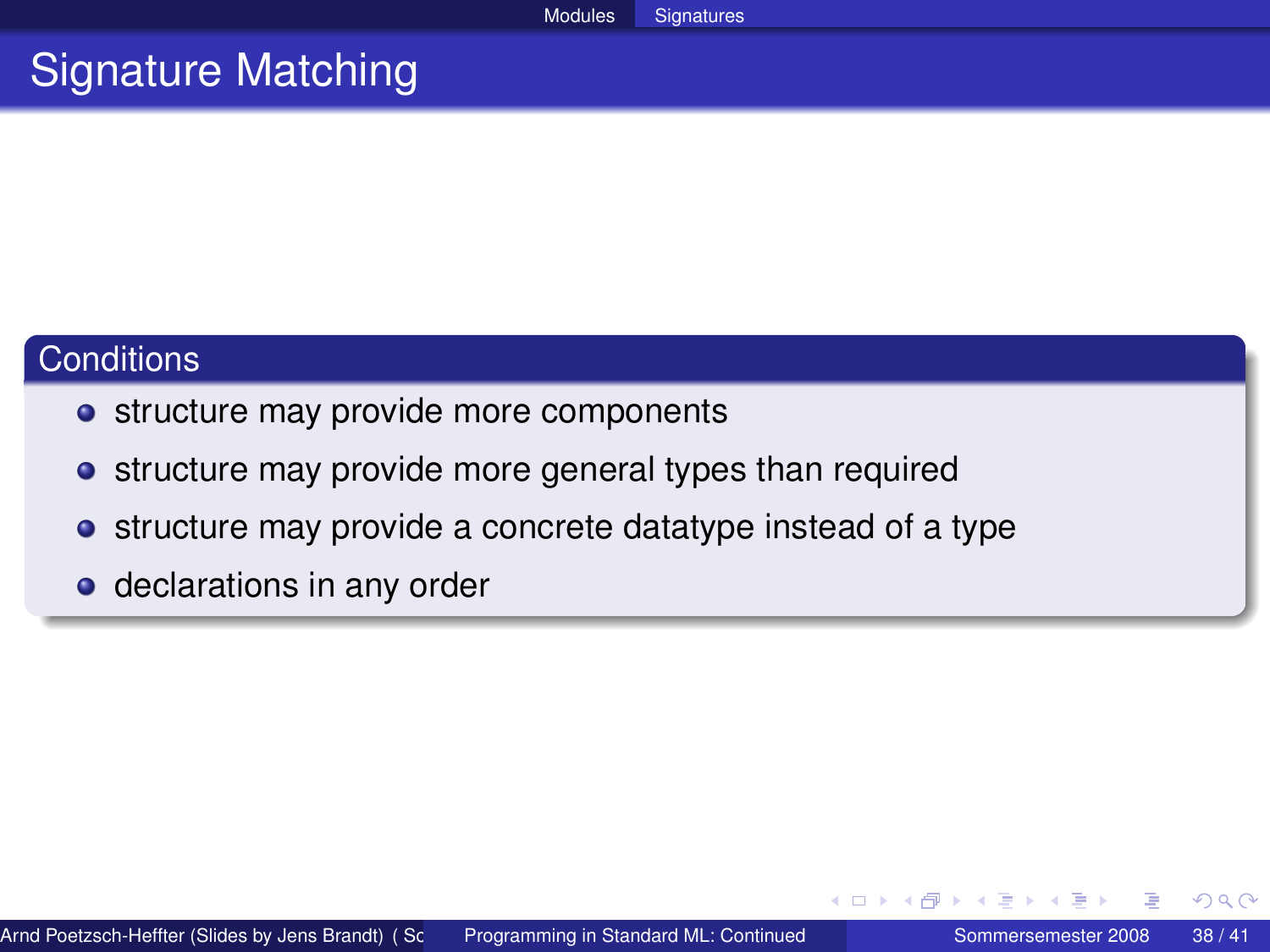# Modular Compilation in Moscow ML

## Compiler **mosmlc**

- **save structure Foo to file Foo.sml**
- compile module: mosmic Foo.sml
- compiled interface in Foo.ui and compiled bytecode Foo.uo
- load module load "Foo.ui"

```
− load "Queue";
> val it = () : unit
− open Queue;
> type 'a queue = 'a list ∗ ' a list
 val ('a, 'b) insert = fn : 'a * ('a list * 'b) −> 'a list * 'b
 exn Empty = Empty : exn
 val ('a, 'b) empty = ([], \Box ) : 'a list * 'b list
 val 'a remove = \textbf{fn} : 'a list * 'a list \rightarrow 'a * ('a list * 'a list)
```
<span id="page-38-0"></span> $QQ$ 

イロト イ押 トイヨ トイヨ トーヨ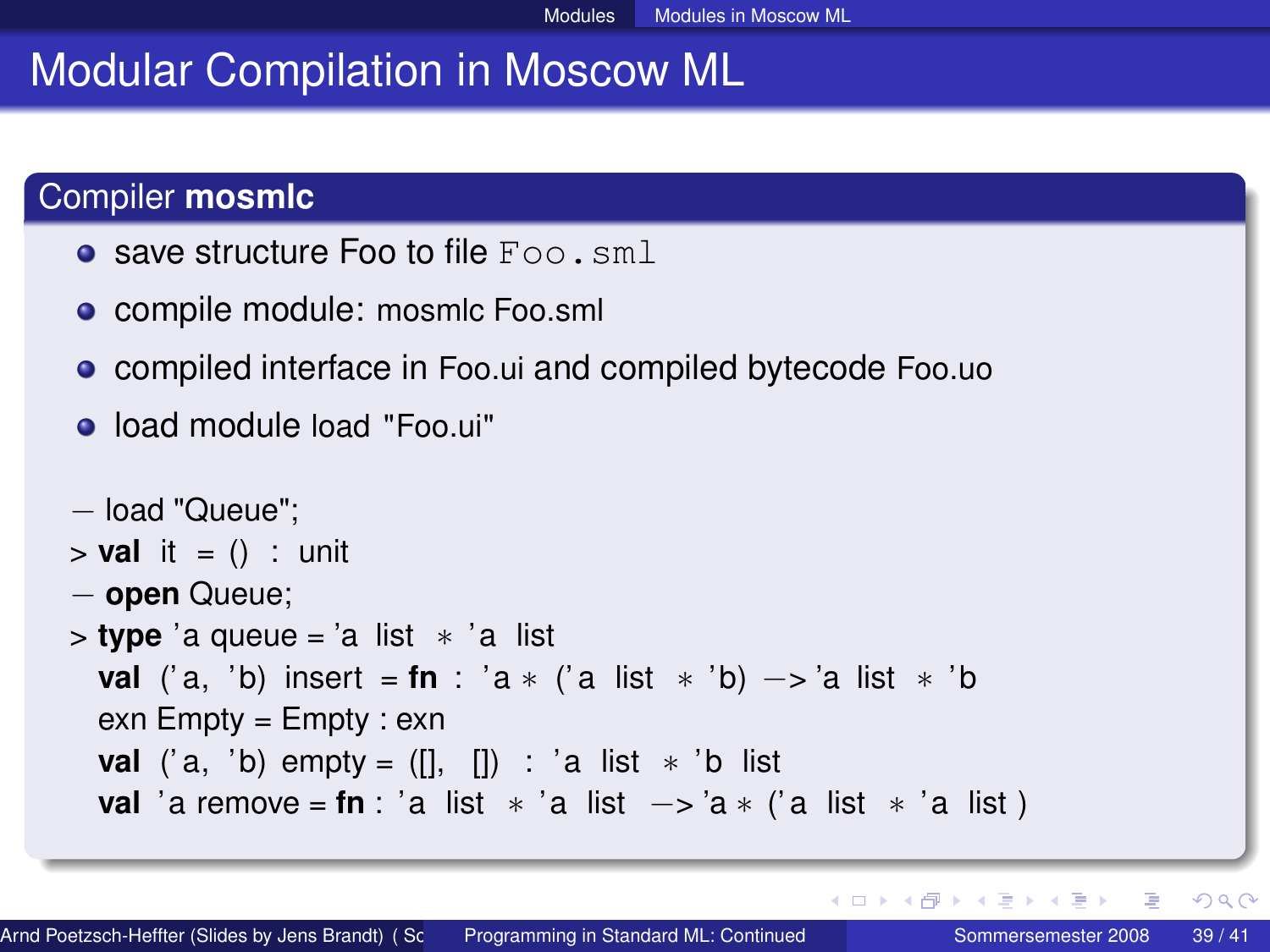## **[Overview](#page-1-0)**

- **[Cases and Pattern Matching](#page-3-0)** 
	- **•** [Tuples](#page-4-0)
	- **[Case Analysis](#page-9-0)**

# [Data Types](#page-16-0)

- [Simple Data Types](#page-17-0)
- [Recursive Data Types](#page-24-0)

# **[Modules](#page-29-0)**

- **•** [Structures](#page-30-0)
- **•** [Signatures](#page-34-0)
- [Modules in Moscow ML](#page-38-0)  $\bullet$

# **[Summary](#page-39-0)**

 $\leftarrow$ 

<span id="page-39-0"></span> $\mathbf{p}$